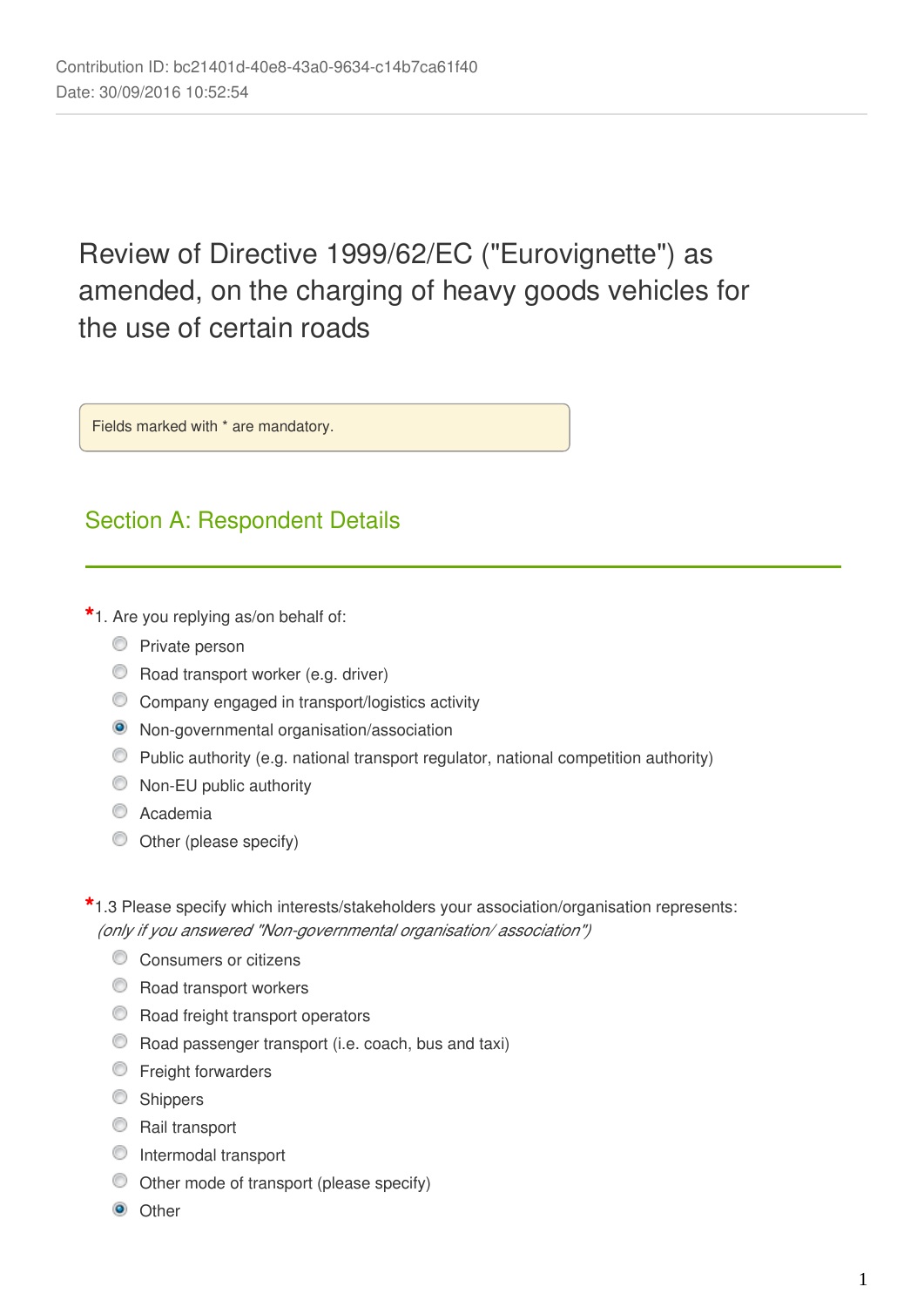**\***1.4 How many members does your association or organisation represent? *(only if you answered "Non-governmental organisation/association")*

*100 character(s) maximum*

48 Members and 8 Support Organisations

**\***1.6 Please specify the name of the authority/association/company/organisation you represent *(only if you answered "Public authority", "Non-EU public authority", "Non-governmental organisation /association" or "Company engaged in transport/logistics activity")*

*100 character(s) maximum*

Transport & Environment

**\***2. Is your organisation registered in the [Transparency Register](http://europa.eu/transparency-register) of the European Commission and the European Parliament?

<sup>O</sup> Yes

<sup>O</sup>No

**\***If yes, please indicate your organisation's registration number in the Transparency Register. If you are an entity not registered in the Transparency Register, please register in the [Transparency](http://ec.europa.eu/transparencyregister/public/homePage.do)  [Register](http://ec.europa.eu/transparencyregister/public/homePage.do) before answering to this questionnaire. If your entity responds without being registered, the Commission will consider its input as that of an individual in his own capacity.

58744833263-19

**\***3. What is your country of residence? In case of legal entities, please select the primary place of establishment of the entity which you represent.

Belgium

**\***Please indicate your postal code

*100 character(s) maximum*

1050

**\***4. Please indicate your contact details (name, email).

Please note that you can only fill in the questionnaire if your name and contact details are provided. You can still opt for your answers to remain anonymous when results are published.

*100 character(s) maximum*

Samuel Kenny, samuel.kenny@transportenvironment.org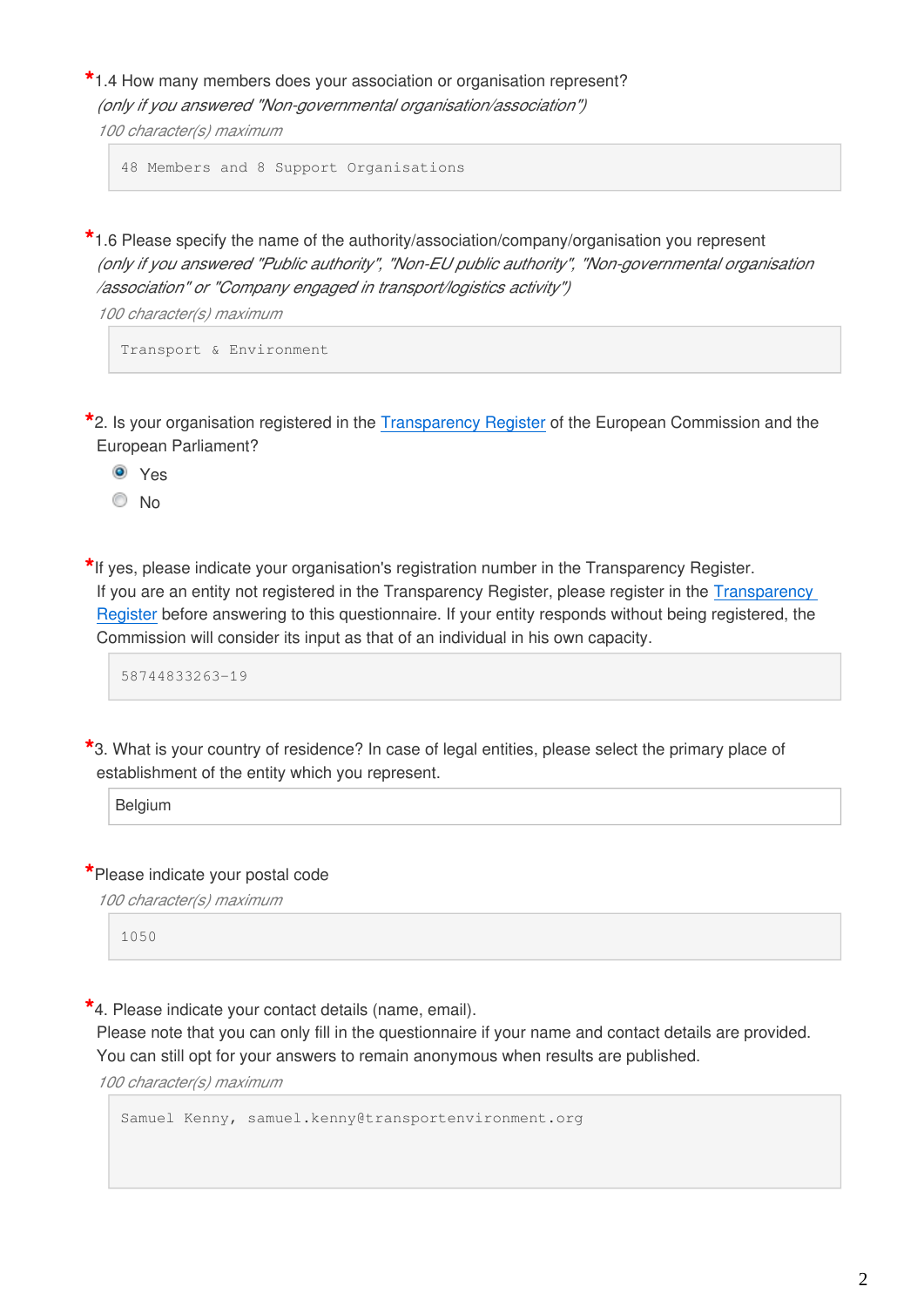**\***5. Do you consent to the publication of your response by the European Commission? Contributions received may be published on the Internet, together with the identity of the contributor, unless the contributor objects to the publication of personal data on the grounds that such publication would harm his or her legitimate interests. In this case, the contribution could be published in anonymous form.

Yes

- **Yes, but anonymously**
- <sup>O</sup>No

# Section B: General questionnaire

### B.1 Identification of the problems

The purpose of the questions in this section is to verify the existence and, where applicable, importance of the issues identified by the Commission at this stage, and to identify any possible additional problems which have not been considered yet.

### B.1.1 Infrastructure quality

Recent experience in several EU Member States and a number of studies indicate a decline in spending on maintenance of the road infrastructure and thus in the surface quality of existing roads (even though the length of the network might have increased in some countries through investment in new infrastructure). Financing of the road infrastructure through taxes (conventional fuel and vehicle taxes) may become more and more difficult with ever more efficient vehicles, the introduction of alternative fuel technologies and lower levels of car ownership among younger generations coupled with the expansion of ridesharing and alternative mobility services.

### **\***Please answer the following questions for the EU in general and for a country of your choice (you know best):

This selection will also apply to other questions later on in the questionnaire: Section B.1.1: questions 1, 2, 3 & 4 Section B.1.2: questions 9 & 10 Section B.1.3: question 11 Section B.1.4: question 12 Section C.1.1: questions 1 & 2

Belgium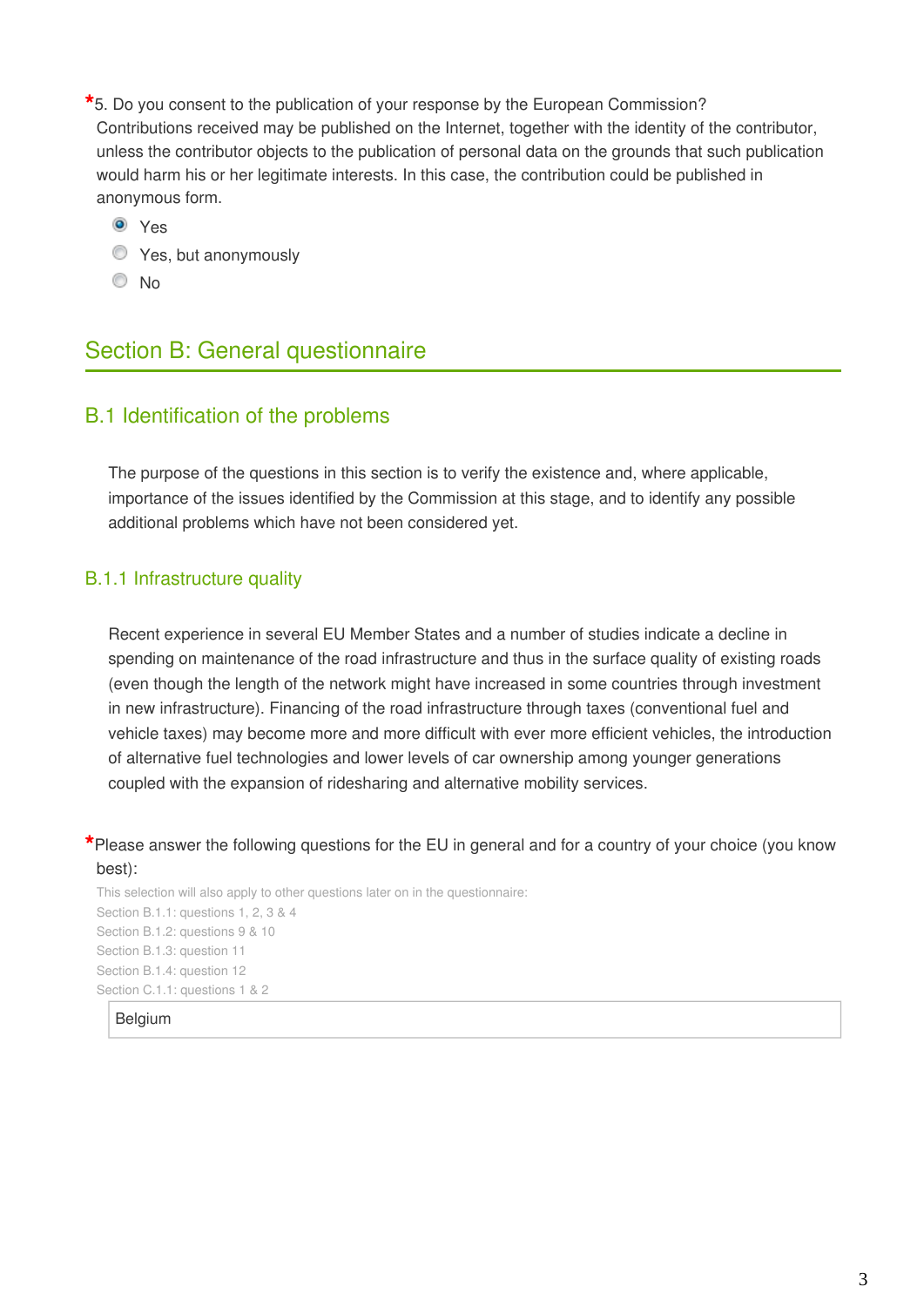### **\***1.a How would you rate the **quality of toll roads** (where a toll or user charge is to be paid) in the **coun try you selected** under B.1.1 ?

- **Very badly maintained**
- **C** Rather badly maintained
- **C** Rather well maintained
- Very well maintained
- $\odot$  I don't know / no opinion

# **\***1.b How would you rate the **quality of toll roads** (where a toll or user charge is to be paid) in the **EU in general**?

- **Very badly maintained**
- **C** Rather badly maintained
- **C** Rather well maintained
- Very well maintained
- $\odot$  I don't know / no opinion

**\***2.a How would you rate the **quality of free roads** in the **country you selected** under B.1.1 ?

- **Very badly maintained**
- **C** Rather badly maintained
- **C** Rather well maintained
- Very well maintained
- **O** I don't know / no opinion

**\***2.b How would you rate the **quality of free roads** in the **EU in general**?

- **Very badly maintained**
- **C** Rather badly maintained
- **C** Rather well maintained
- **Wery well maintained**
- **O** I don't know / no opinion

**\***3.a In your view has the quality of **toll roads** changed over the last 10 years in the **country you selected** under B.1.1 ?

- $\bullet$  Yes, the quality of toll roads has deteriorated significantly
- Yes, the quality of toll roads has slightly deteriorated
- $\bullet$  No, the quality of toll roads has not changed
- $\bullet$  Yes, the quality of toll roads has slightly improved
- Yes, the quality of toll roads has improved significantly
- **O** I don't know / no opinion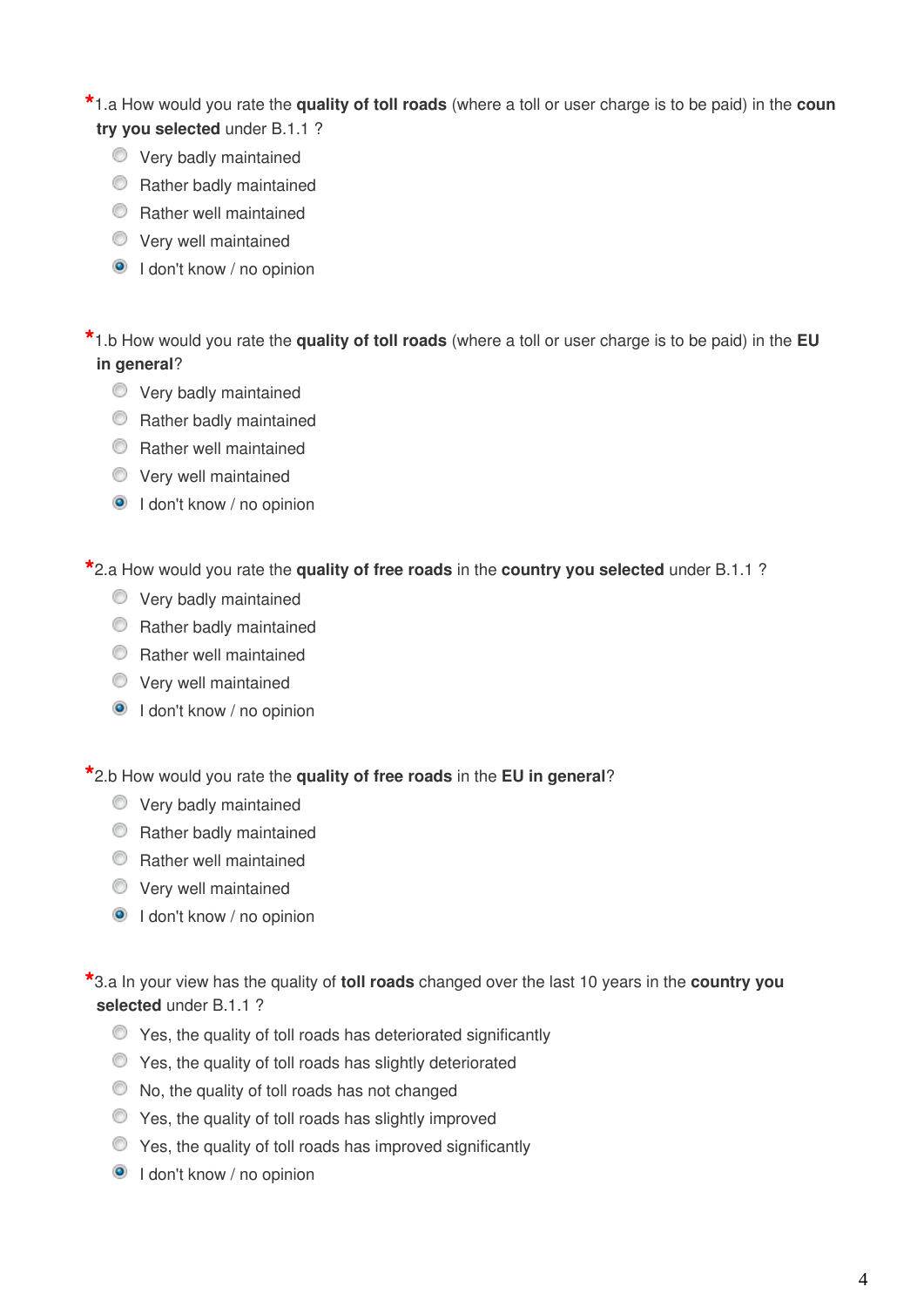**\***3.b In your view has the quality of **toll roads** changed over the last 10 years in the **EU in general**?

- Yes, the quality of toll roads has deteriorated significantly
- Yes, the quality of toll roads has slightly deteriorated
- $\bullet$  No, the quality of toll roads has not changed
- $\bullet$  Yes, the quality of toll roads has slightly improved
- Yes, the quality of toll roads has improved significantly
- **I** don't know / no opinion

**\***4.a In your view has the quality of **free roads** changed over the last 10 years in the **country you selected** under B.1.1 ?

- $\bullet$  Yes, the quality of free roads has deteriorated significantly
- Yes, the quality of free roads has slightly deteriorated
- $\bullet$  No, the quality of free roads has not changed
- Yes, the quality of free roads has slightly improved
- Yes, the quality of free roads has improved significantly
- I don't know / no opinion

**\***4.b In your view has the quality of **free roads** changed over the last 10 years in the **EU in general**?

- $\bullet$  Yes, the quality of free roads has deteriorated significantly
- Yes, the quality of free roads has slightly deteriorated
- $\bullet$  No, the quality of free roads has not changed
- Yes, the quality of free roads has slightly improved
- Yes, the quality of free roads has improved significantly
- **I** don't know / no opinion
- 5. If road quality is a problem, what in your opinion are the consequences of the issue and how would you rate their significance?

|                                   | High | Moderate | Low | No opinion /<br>don't know |
|-----------------------------------|------|----------|-----|----------------------------|
| Increased vehicle operating costs |      |          |     |                            |
| Increased journey times           |      |          |     |                            |
| Higher discomfort of journeys     |      |          |     |                            |
| Higher risk of accidents          |      |          |     |                            |
| More noise                        |      |          |     |                            |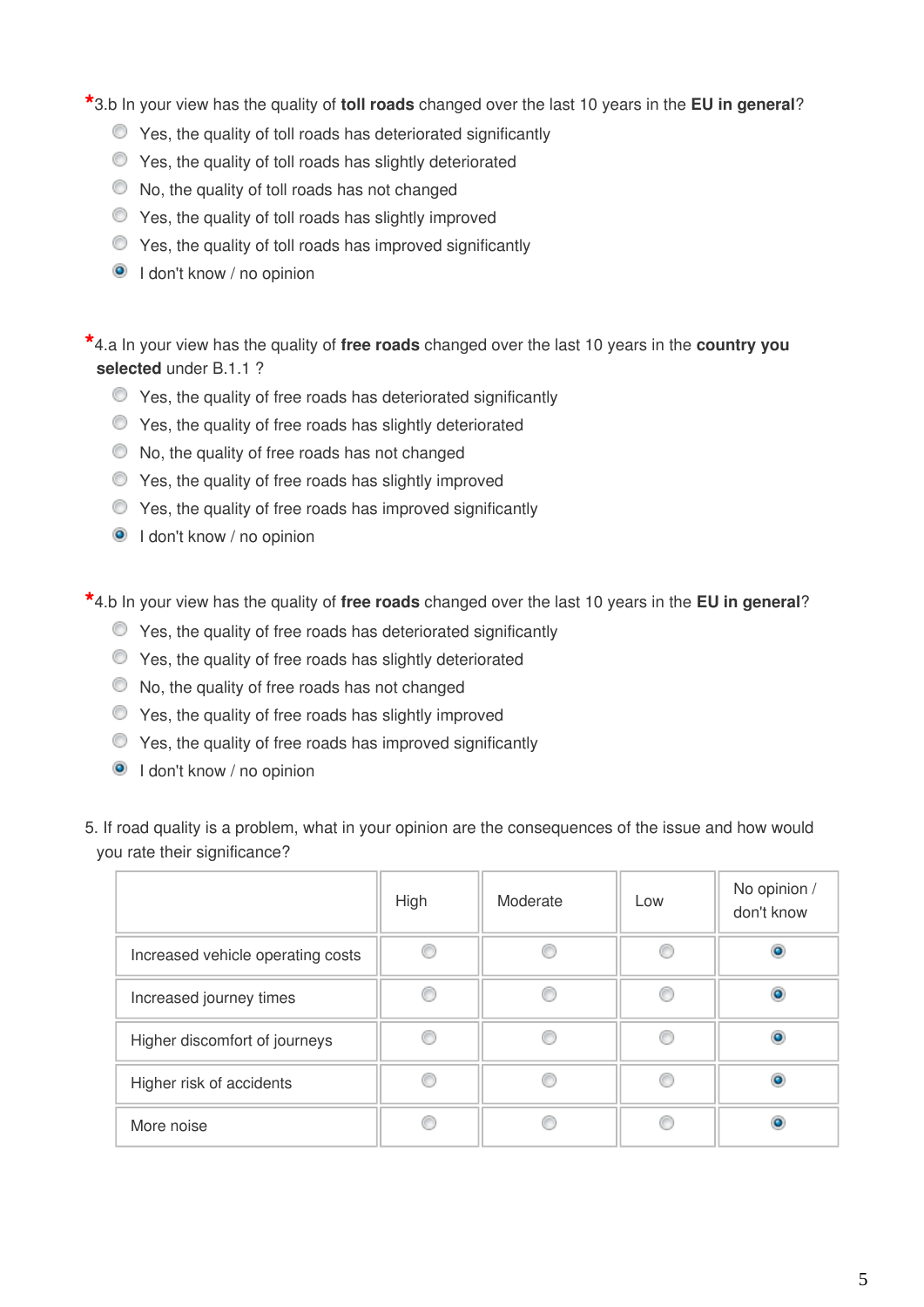### Any other?

*100 character(s) maximum*

### B.1.2 General questions on taxes and charges in the area of road transport

Motorists pay a number of different taxes: fuel tax (in all countries), vehicle taxes including registration tax (in about 20 out of 28 EU Member States for cars; only 4 countries apply such tax for lorries (heavy goods vehicles with a total permissible laden weight above 3.5 tonnes)) and annual ownership or circulation tax (in 24 countries for cars; and in all countries for lorries as it is a requirement of the "Eurovignette" Directive). The levels of these taxes may however differ a lot from one country to the other: e.g. the registration tax of a mid-sized car in Denmark is around €30.000 while there is no such tax in Germany; the registration of a modern 40-tonne lorry costs €6.000 in Greece while there is no such tax in most other countries. Annual taxes also differ a lot, in some cases by over €3.000 for the same type of lorry.

Some of the revenues from these taxes may be used to build/maintain roads but often they go to the general budget of the country, and are thus not necessarily spent on maintaining transport infrastructure.

At the same time road charges (time-based vignettes or distance-based tolls) are applied in many countries for the use of certain parts of the network. For lorries, such charges are applied on about 20-25% of the motorway and other main road network in Europe. Again, the prices charged for similar roads/routes can be very different even between neighbouring Member States. Most Member States apply road charges to lorries over 3.5 tonnes, but some exempt those weighing less than 12 tonnes. All these can distort competition among hauliers and may lead to the diversion of traffic to alternative free roads that are not always designed for heavy traffic, with additional negative impacts on the local environment.

While in a number of countries most of the revenues from road charges are reinvested in transport, they represent only about 10% of the cost of road infrastructure, the rest of which has to be financed from other sources (like the general budget).

In addition, road charges – or the lack thereof – rarely reflect real cost related to road use: infrastructure, air pollution, noise, climate change or accidents. A large part of these costs, representing a few % of the Gross Domestic Product (GDP) in the EU, are borne by society (tax payers or those suffering from negative effects of road transport) and not by the user/polluter.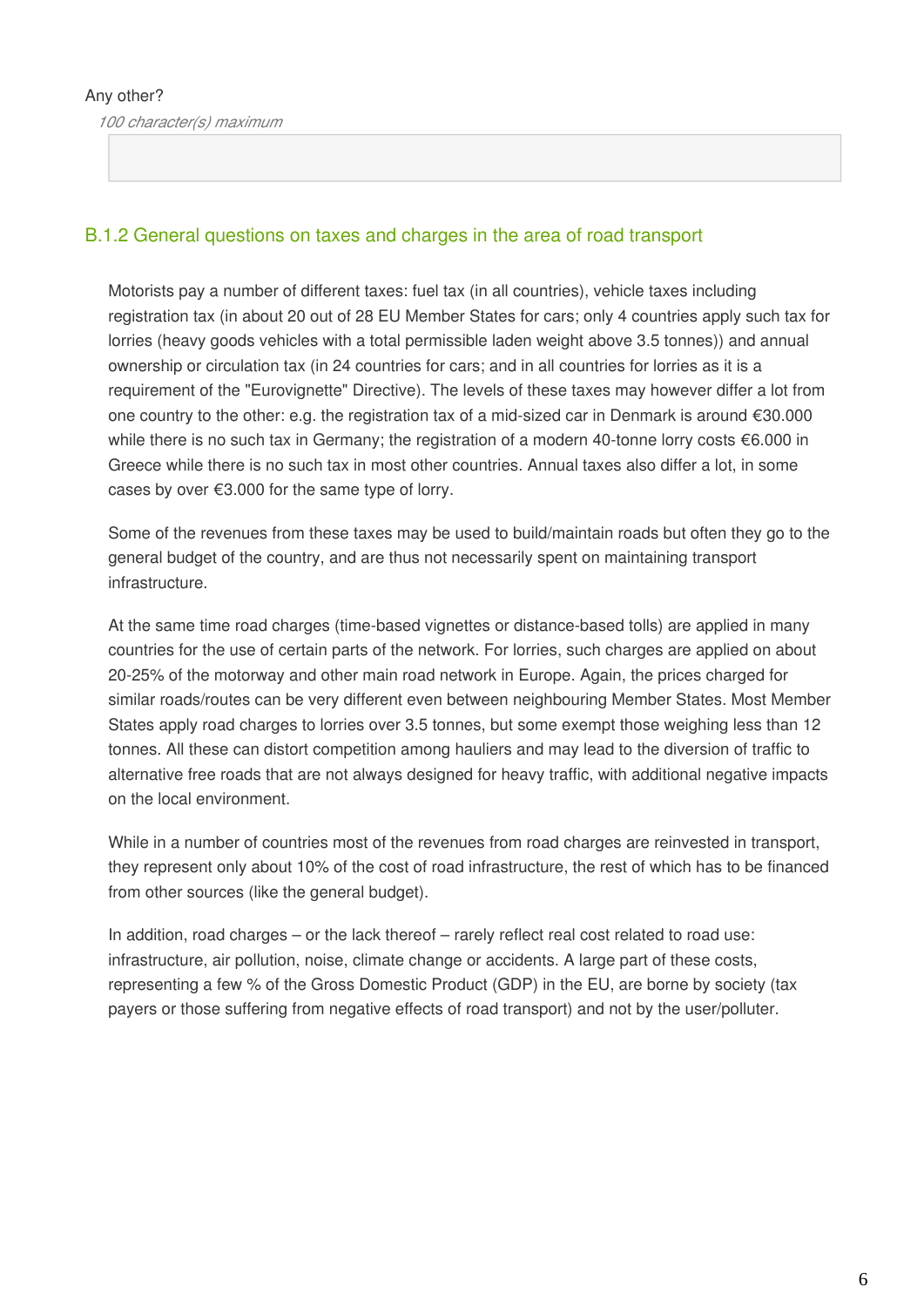**\***6. Do you think that existing differences in transport taxes and charges across Member States can favour or disadvantage certain road users (e.g. citizens of different nationalities, occasional road users)?

- **Eully agree**
- **C** Rather agree
- **O** Rather disagree
- **Eully disagree**
- **Don't know / No view**

**\***7. How do you, **as a road user**, assess the level of road charges paid for the use of roads compared to the quality of the service?

- $\circledcirc$  In general fees are too high
- **In some cases fees are too high**
- **In general fees are adequate**
- $\bullet$  In some cases fees are too low
- <sup>O</sup> In general fees are too low
- Difficult to assess/ Don't know

**\***8. In your opinion, is there a problem of traffic diversion to parallel roads due to road charges?

- $\circ$  Not at all
- To some extent
- Yes, it is a significant problem
- Yes, it is a very significant problem
- Don't know / No view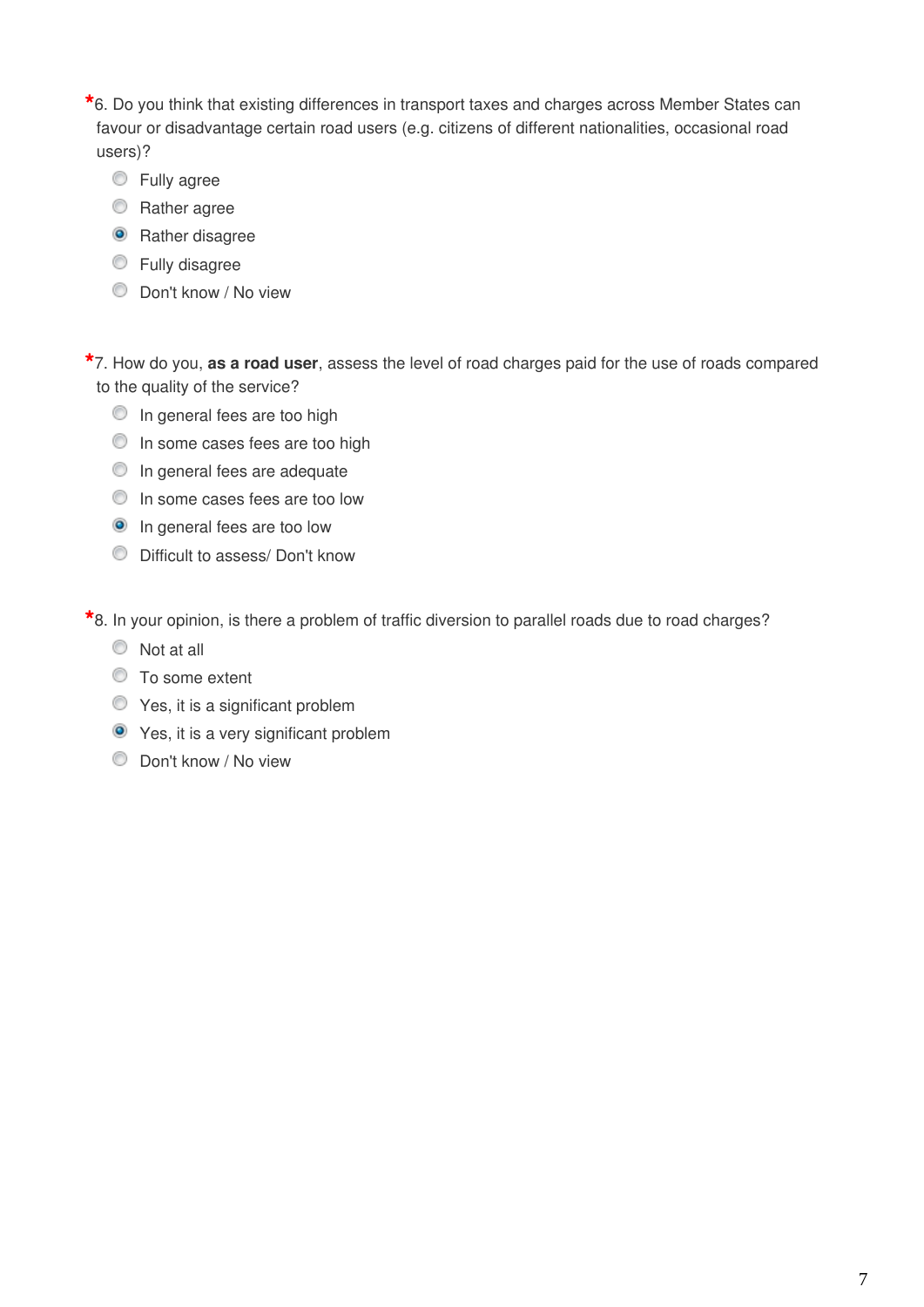**\***9 How do you assess the **price paid**, in the form of road charges, **by heavy goods vehicles** (HGVs) for their use of roads (road space) and damage (road damage, air pollution, noise, accidents) they cause in your area/country (in line with the 'user pays' and 'polluter pays' principles)?

*The 'polluter pays' principle is set out in the Treaty on the Functioning of the European Union (Article 191 (2) TFEU), and is recognised in international conventions and national laws. It means that those who cause environmental pollution should cover the environmental costs attributable to their operations or consumption (e.g. air pollution caused by vehicles or recycling costs of plastic bags). The 'user pays principle' means, by analogy, that the user of an infrastructure should cover a proportionate part of the costs related to the maintenance (and construction) of that infrastructure. Both are considered to be fair ways of allocating costs that would otherwise be borne by society at large (tax payers), including by those who never make use of the given infrastructure or do not cause pollution.*

- **The price paid by HGVs is much too high**
- $\bullet$  The price paid by HGVs is a bit too high
- **The price paid by HGVs is adequate**
- **The price paid by HGVs is a bit too low**
- **O** The price paid by HGVs is much too low
- **I don't know / no opinion**

**\***10. How do you assess the **price paid**, in the form of road charges, **by light vehicles** (motorcycles, passenger cars and light goods vehicles (with total permissible laden weight up to 3.5 tonnes)) for their use of roads (road space) and damage (road damage, air pollution, noise, accidents) they cause in your area/country (in line with the 'user pays' and 'polluter pays' principles)?

- $\circledcirc$  The price paid by light vehicles is much too high
- $\bullet$  The price paid by light vehicles is a bit too high
- $\bullet$  The price paid by light vehicles is adequate
- $\bullet$  The price paid by light vehicles is a bit too low
- **•** The price paid by light vehicles is much too low
- $\bigcirc$  I don't know / no opinion

# B.1.3 Vignettes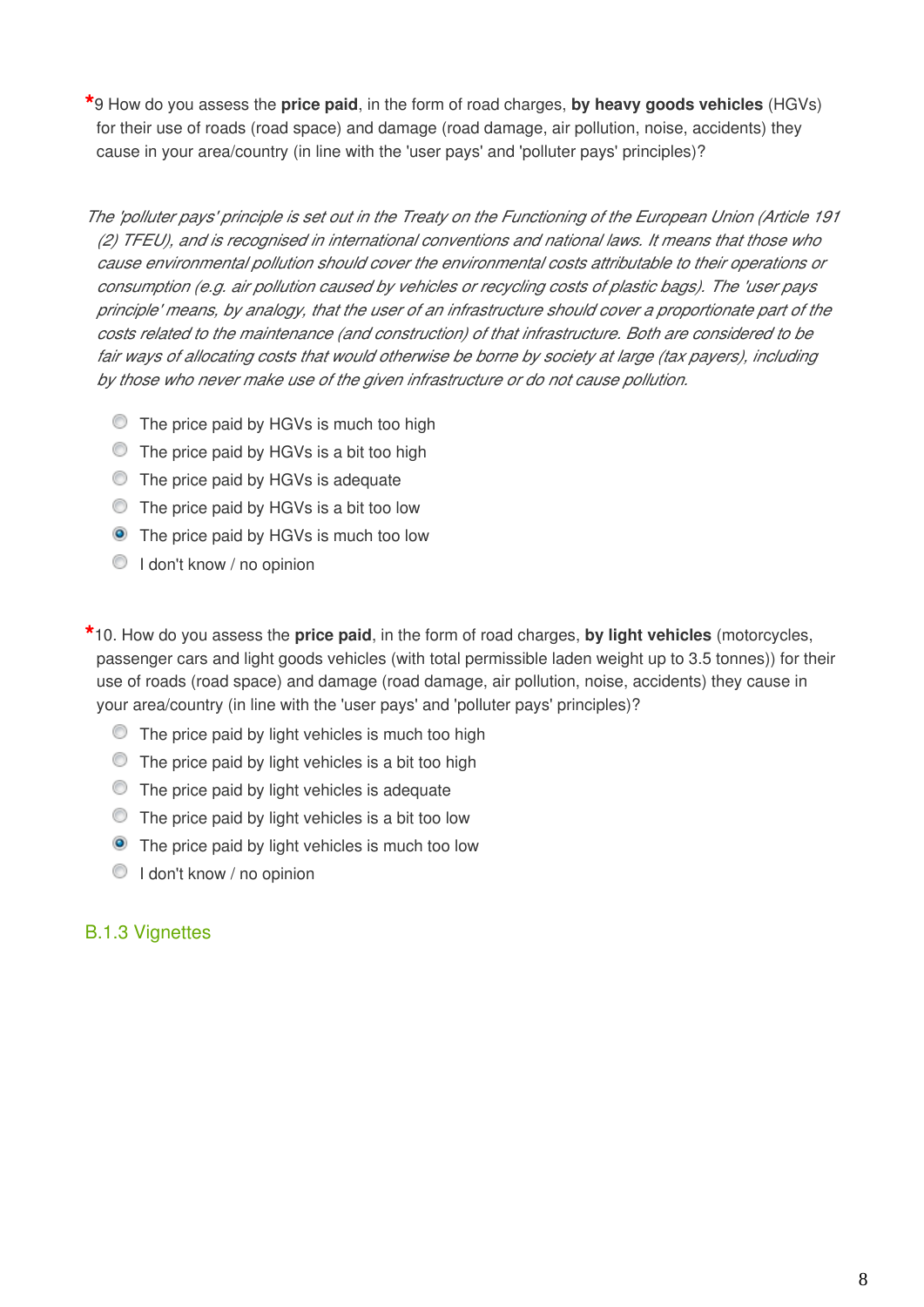Road user charges in the form of vignettes are paid in function of the time period the vignette gives access to the use of a certain part of the road network. The prices thus do not depend on the actual distance driven, which makes it relatively cheap for the regular user but can be disproportionately expensive for the occasional user (possibly using just a short section of the charged network for a very short period of time).

For heavy goods vehicles (lorries), the "Eurovignette" Directive requires that short-term vignettes (daily, weekly, monthly) are available and priced in proportion to the duration while taking administrative costs into account: "*the monthly rate shall be no more than 10% of the annual rate, the weekly rate shall be no more than 5% of the annual rate and the daily rate shall be no more than 2% of the annual rate.*" Such clear definition does not exist for passenger cars, buses (Vehicles designed to carry at least 8 passengers in addition to the driver) and light goods vehicles.

This may result in an inconsistent application of the 'user pays' and 'polluter pays' principles, and potential disadvantage to the occasional user, especially in the case of cars and vans, where daily vignettes do not exist and the prices of short-term vignettes may be relatively high.

**\***11.a How do you assess the prices of short-term vignettes (weekly or monthly) for cars and vans, especially in comparison to long-term vignettes in the **country you selected** under B.1.1 ?

- $\circledcirc$  Disproportionally high
- **C** Rather high
- Adequate
- **C** Rather low
- **O** Disproportionally low
- I don't know / No view

**\***11.b How do you assess the prices of short-term vignettes (weekly or monthly) for cars and vans, especially in comparison to long-term vignettes in the **EU in general**?

- $\circledcirc$  Disproportionally high
- **Rather high**
- C Adequate
- C Rather low
- **O** Disproportionally low
- **I don't know / No view**

# B.1.4 Congestion

Road congestion represents a huge economic loss to society (loss of time, travel time reliability, increased fuel consumption and pollution) not only in urban areas but also in the inter-urban road network in many European countries. Several studies have investigated the issue and the cost of congestion is estimated to be between 1-2% of GDP in the EU.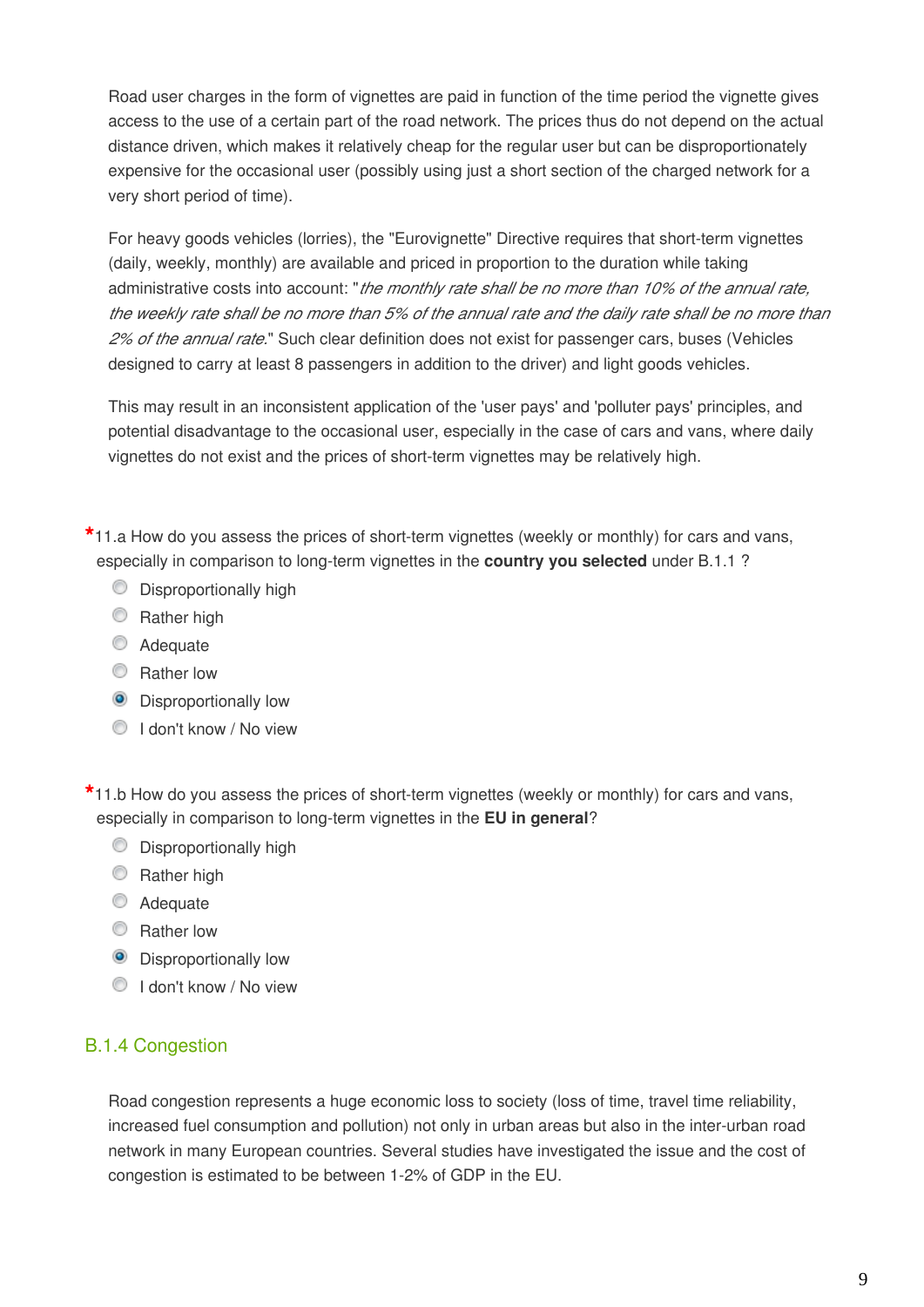### 12. In your opinion, is road congestion a problem?

|                                                                  | Not<br>at all | To some<br>extent | It is a<br>significant<br>problem | It is a very<br>significant<br>problem | Don't<br>know /<br>No.<br>view |
|------------------------------------------------------------------|---------------|-------------------|-----------------------------------|----------------------------------------|--------------------------------|
| *in your area of<br>residence/establishment<br>(A.3.postal code) | 0             | ⊙                 | ◎                                 | $\bullet$                              | C                              |
| *in the country you<br>selected under B.1.1                      | ⊙             | ◎                 |                                   | $\bullet$                              | €                              |
| *in the EU in general                                            | ⋒             |                   | ۰                                 |                                        |                                |

# B.1.5 Possible additional issues

### 13. Do you see other problems related to road infrastructure charging that may need to be addressed at EU level?

*1500 character(s) maximum*

There is a significant problem of fragmentation across Europe whereby some countries apply vignette systems, some countries apply distance-based systems with physical barriers and others apply distance-based electronic systems. It has been shown in the Commission's own evaluation of Directive 1999/62/EC (performed by Ricardo AEA) that distance-based electronic systems are the most effective at making road haulage more efficient and to motivate the uptake of cleaner vehicle technology. It is for this reason that the Commission should consider phasing out vignette systems which are not a true reflection of the journey that a truck performs. Furthermore, vignettes provide less revenue to national governments so are a poor mechanism to internalise the external costs of trucks. The Commission should also allow member states to account for Greenhouse Gas emissions in their tolls. Road transport is the cause of significant amounts of emissions that lead to climate change. If Member States were able to differentiate their tolls based on the Greenhouse Gas emissions from trucks then this could promote the uptake of cleaner vehicles and cleaner vehicle technology. Furthermore, the legal enabling of such differentiation would allow countries to use tolls to further reach their own climate targets. The ability to do so should not be limited by Directive 1999/62/EC.

# B.2 The role of the EU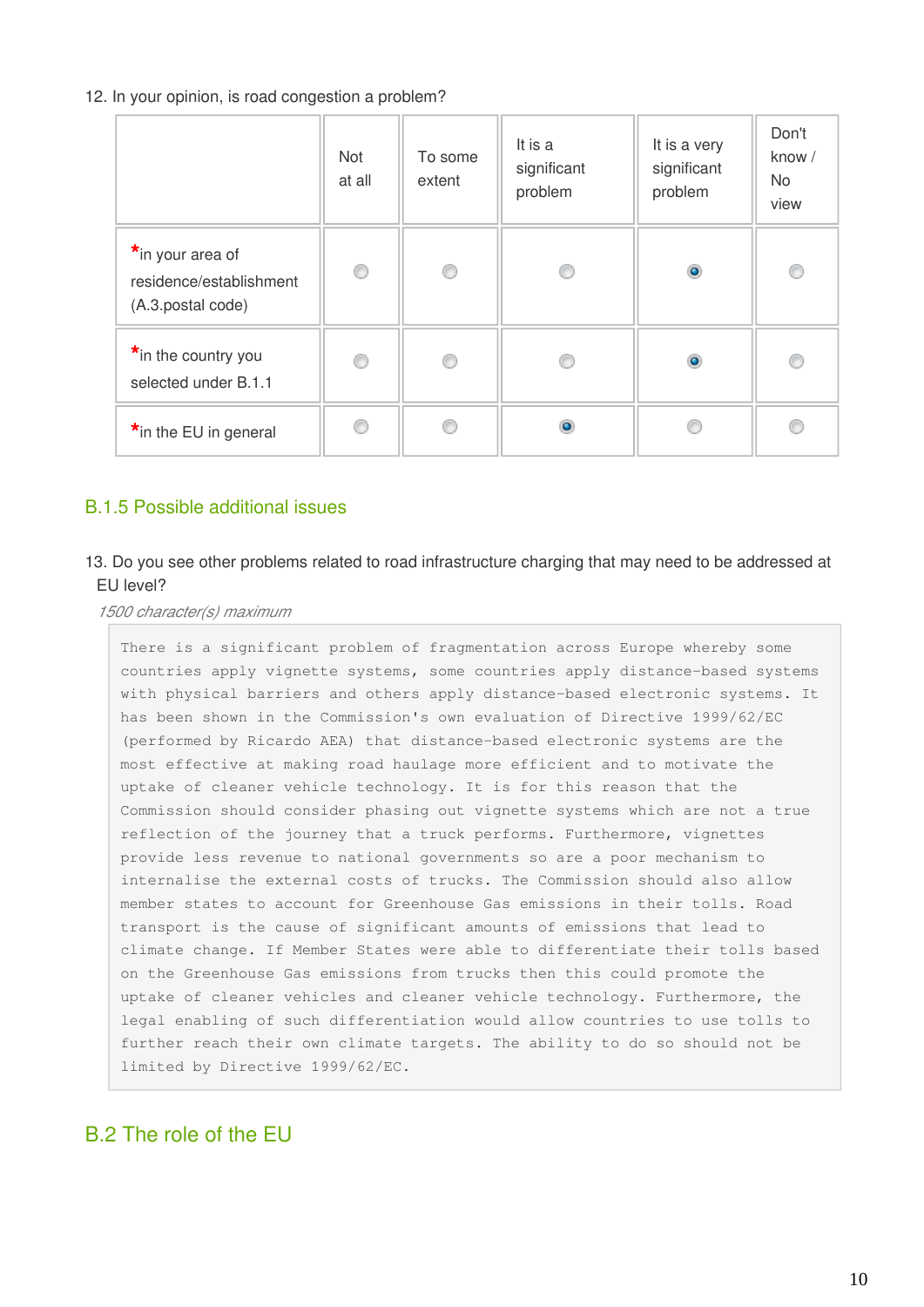The European Union has a transport infrastructure policy to connect people and markets across the continent. It aims to level out differences in Member States' transport networks and remove bottlenecks by providing financing for the completion of the Trans-European Transport Networks (TEN-T) including major transport corridors of European importance ([http://ec.europa.eu/transport](http://ec.europa.eu/transport/themes/infrastructure/ten-t-policy/index_en.htm) [/themes/infrastructure/ten-t-policy/index\\_en.htm,](http://ec.europa.eu/transport/themes/infrastructure/ten-t-policy/index_en.htm) [http://ec.europa.eu/transport/themes/infrastructure](http://ec.europa.eu/transport/themes/infrastructure/ten-t-guidelines/maps_en.htm) [/ten-t-guidelines/maps\\_en.htm](http://ec.europa.eu/transport/themes/infrastructure/ten-t-guidelines/maps_en.htm)).

At the same time, it is the role of Member States to set taxes, road charges and maintain the road network in good condition to ensure that road users benefit from the best possible service in terms of travel time and safety at a fair price.

Existing EU legislation (the "Eurovignette" Directive) sets the framework for road infrastructure charges to be applied by Member States on the TEN-T and motorways, as well as for vehicle taxes for lorries (heavy goods vehicles with a total permissible laden weight above 3.5 tonnes). No such EU legislation exists for buses (Vehicles designed to carry at least 8 passengers in addition to the driver), light goods vehicles or cars.

**\***14. In your opinion, what should be the **scope** (as far as **vehicles** types are concerned) of EU legislation in the area of **charges linked to the use of roads**?

- All types of road vehicles (both freight and passenger transport, heavy- and light-duty vehicles)
- Freight transport only (both heavy and light goods vehicles)
- All heavy duty vehicles, i.e. lorries and buses
- Heavy freight transport only (goods vehicles of more than 3.5 tonnes)
- The EU should not set any rules in this respect
- $\bullet$  No opinion / I don't know

**\***15. In your opinion, what should be the **geographic scope** of EU legislation in the area of **charges linked to the use of roads**?

- All main or national roads
- Road infrastructure of European importance (TEN-T roads, motorways and national roads carrying significant international traffic)
- **The TEN-T road network**
- **The EU should not set any rules in this respect**
- $\bullet$  No opinion / I don't know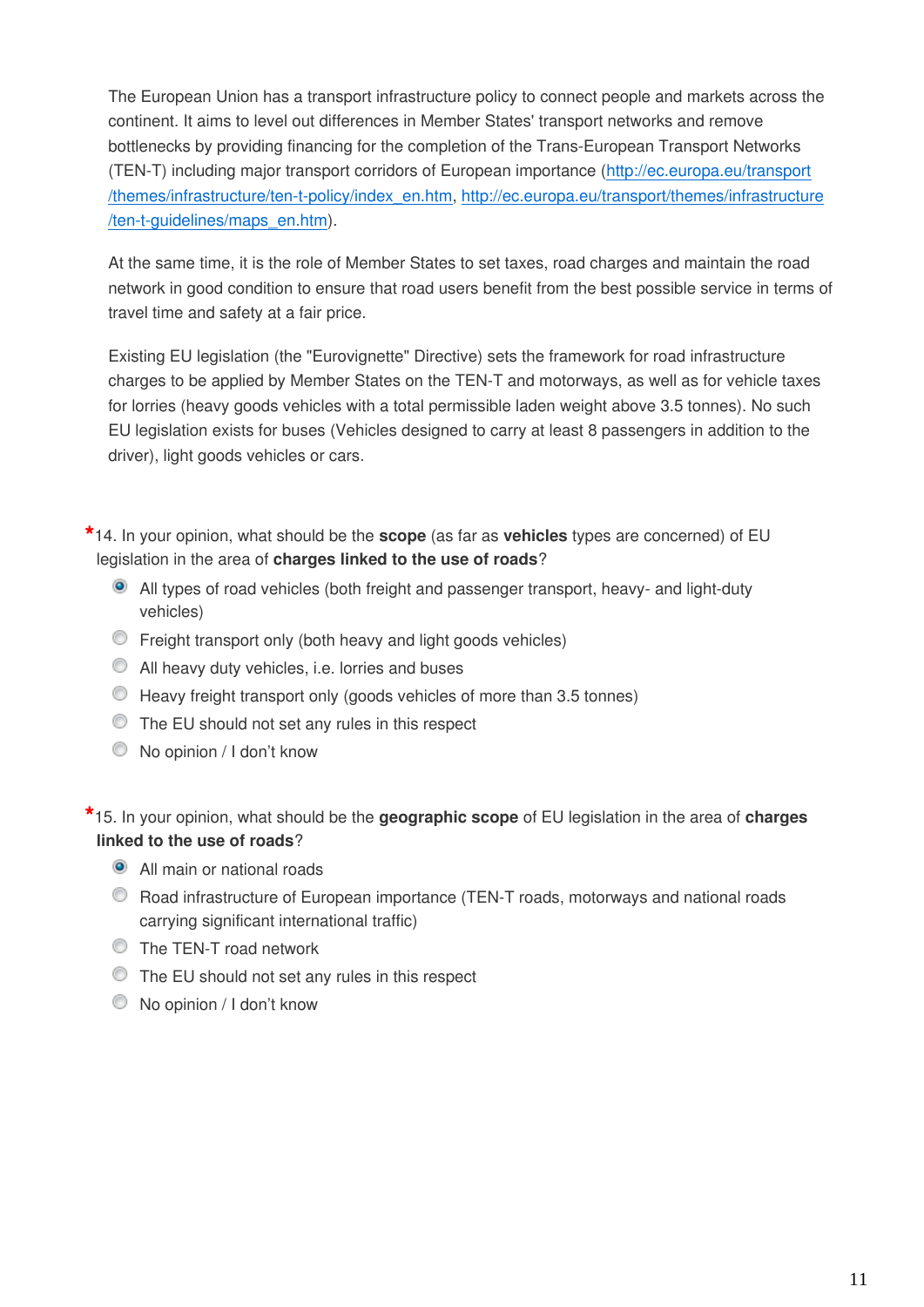While some cities have introduced various policies to reduce urban **congestion** and pollution (access restrictions, low emission zones or congestion charging), different solutions have been implemented on a few congested sections of the tolled inter-urban road network (e.g. lower charges outside rush hours or increased ones on Friday afternoons for lorries). Some of these schemes have proved to be successful in reducing congestion and shifting traffic to less congested periods, thus ensuring a more efficient use of the infrastructure.

The "Eurovignette" Directive allows the differentiation of road charges according to time of the day, type of day (weekday or weekend day), or season for lorries. At the same time, it requires that such differentiation be revenue neutral, i.e. if increased tolls are applied in rush hours, they have to be decreased below average outside rush hours. This makes the option less interesting for Member States and concessionaires.

In addition, no such rule exists for cars, that is, Member States are free to set congestion charges for cars. This can lead to unequal treatment of passenger and freight transport, which can not only be perceived as discriminatory but would not be the most efficient way to reduce congestion either.

**\***16. In your opinion, should the EU act to address the issue of **congestion**?

- No, it is a problem to be dealt with by Member States / local authorities
- **S** Yes, but only on the TEN-T network
- Yes, on TEN-T network, motorways and parallel interurban roads

# B.3 Overall approach to addressing the problems

A number of possible approaches could be taken to address the challenges identified above. Please rate the different policy principles according to your preference.

**\***17.1 Do you think that, taking account also of the taxes paid by motorists, transport charges should be applied in line with **the 'polluter pays' principle**?

- **O** Fully agree
- C Rather agree
- **C** Rather disagree
- **Eully disagree**
- Don't know / No view

**\***17.2 Do you think that, taking account also of the taxes paid by motorists, transport charges should be applied in line with **the 'user pays' principle**?

- **O** Fully agree
- **C** Rather agree
- **C** Rather disagree
- **Eully disagree**
- **C** Don't know / No view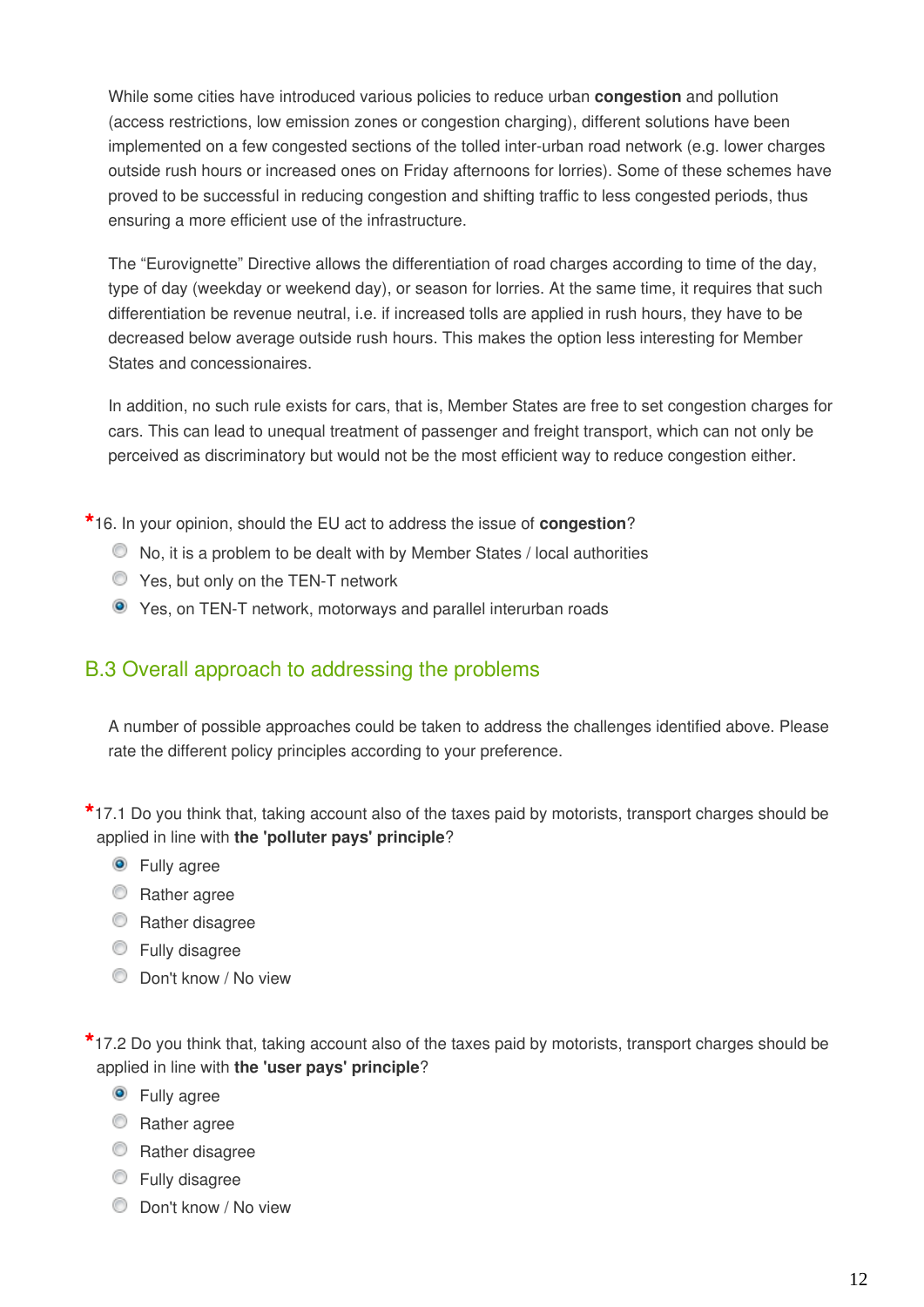**\***18. Do you think that the overall price of transport (including taxes and infrastructure charges) should cover all transport externalities (i.e. the full cost of infrastructure use and negative environmental and health impacts of transport)?

- **O** Fully agree
- **C** Rather agree
- **C** Rather disagree
- **Eully disagree**
- Don't know / No view

**\***19. Do you think the revenues from transport taxes and charges should be used for covering transport related expenditures (e.g. infrastructure development)?

- **Eully agree**
- **C** Rather agree
- **C** Rather disagree
- **Eully disagree**
- **O** Don't know / No view

**\***20. Do you think that the EU should make sure that all vignette prices are set proportionately to the use made of the given road network by a given type of vehicle?

- **O** Fully agree
- **C** Rather agree
- **C** Rather disagree
- **Eully disagree**
- **Don't know / No view**

**\***21. Do you think that dynamic road pricing (depending on time of day or level of congestion) should be applied on congested interurban roads if it allowed more reliable/shorter travel times in peak hours?

- **O** Fully agree
- **C** Rather agree
- C Rather disagree
- Fully disagree
- Don't know / No view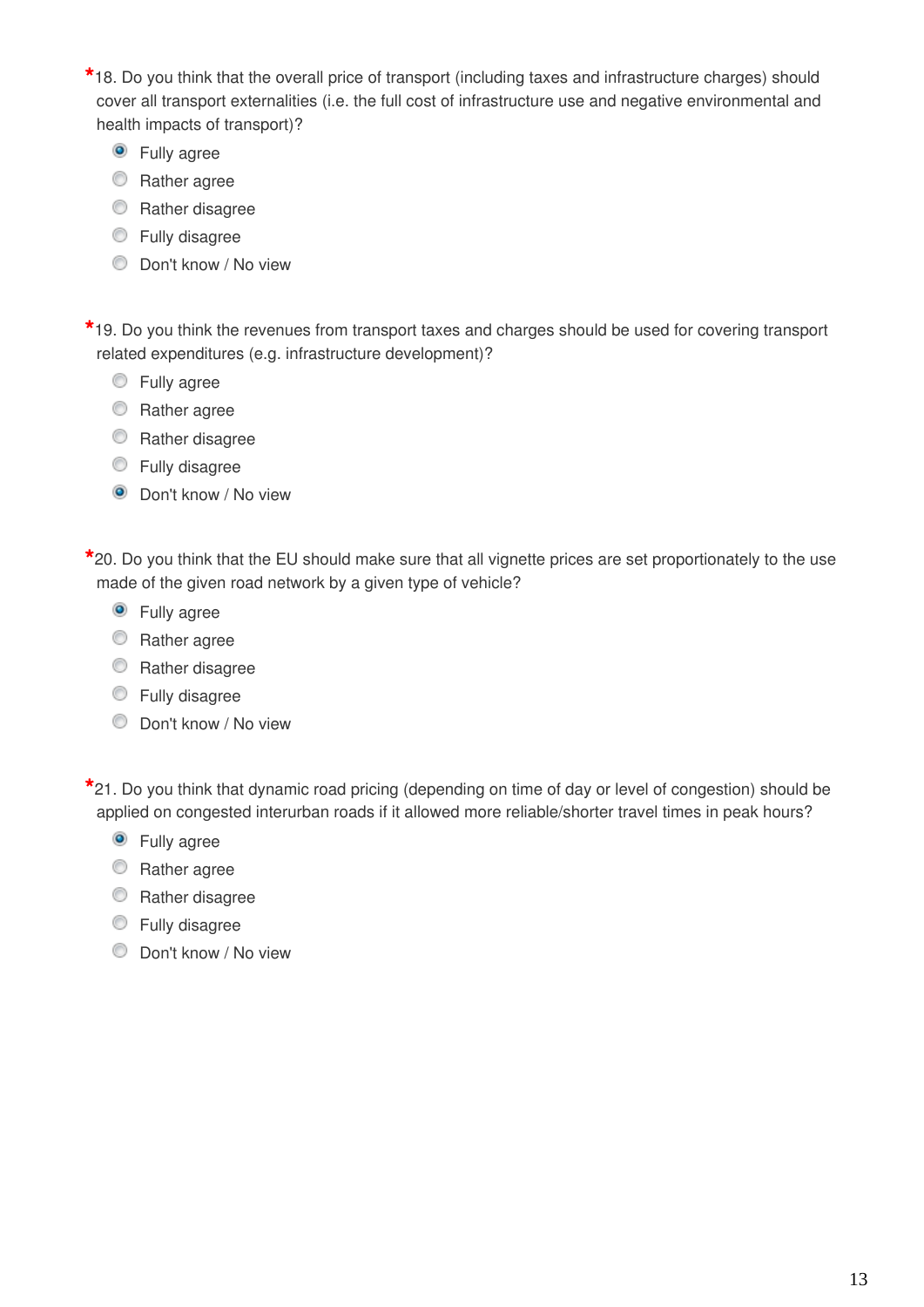### 22. Would you like to make any other comment or suggestion?

*1500 character(s) maximum*

Transport & Environment recently commissioned CE Delft to monetise the external costs of HGVs and to then consider how much of the amount was internalised through the existing taxes and charges that such users pay. It was found that 70% of the costs that HGVs cause are not being covered by the users of such vehicles. This 70% amounts to 100 billion euro per year. The study highlighted how more needs to be done in Europe for such costs to be internalised so that society does not have to pay the cost. Tolls are one mechanism to encourage the uptake of cleaner vehicles and logistic efficiency, which brings reductions of external costs.

# Section C: Specialised questionnaire

If you wish to respond to this part of the questionnaire, please indicate in what capacity you are answering the questions?

- As road user with knowledge on the topic
- As an expert in the field
- As a person/organisation with interest in the legislation,
- Other (please specify)

# C.1 Identification of the problems

# C.1.1 Infrastructure quality

- 1.a With regard to the quality of road infrastructure, in your opinion, has the situation changed since 2011 in the **country you selected** under B.1.1 ?
	- Yes, the quality of roads has deteriorated since 2011
	- No, the quality of roads has not changed significantly since 2011
	- Yes, the quality of roads has improved since 2011
	- **O** I don't know / no opinion
- 1.b With regard to the quality of road infrastructure, in your opinion, has the situation changed since 2011 in the **EU in general**?
	- Yes, the quality of roads has deteriorated since 2011
	- No, the quality of roads has not changed significantly since 2011
	- Yes, the quality of roads has improved since 2011
	- **O** I don't know / no opinion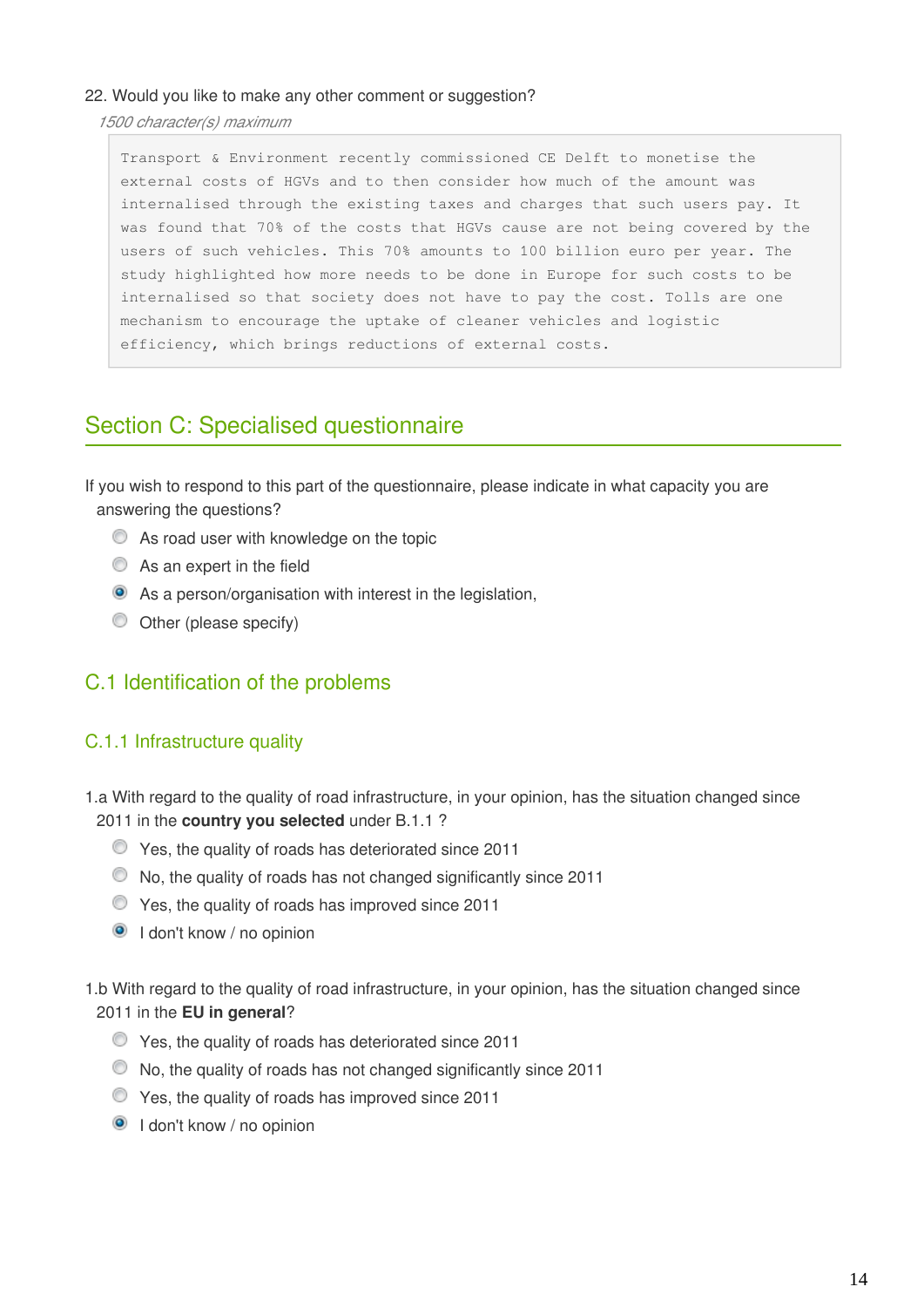2.a In your opinion is the investment in road maintenance sufficient in the **country you selected** under B.1.1 ?

- **O** Yes, it is sufficient
- $\bullet$  No, it is slightly insufficient
- $\bullet$  No, it is largely insufficient
- No opinion / don't know

2.b In your opinion is the investment in road maintenance sufficient in the **EU in general**?

- **C** Yes, it is sufficient
- $\bullet$  No, it is slightly insufficient
- $\bullet$  No, it is largely insufficient
- No opinion / don't know

### C.1.2 General questions on taxes and charges in the area of road transport

- 3. Do you think that the differences in the type of charges and vehicle taxes between Member States can distort **competition between hauliers** in the internal market?
	- **Eully** agree
	- Rather agree
	- **C** Rather disagree
	- **Eully disagree**
	- Don't know / No view
- 4. Do you think that the fact that lorries weighing between 3.5 and 12 tonnes are not subject to road charges in some countries can distort competition in **freight transport**?
	- **O** Fully agree
	- **C** Rather agree
	- **C** Rather disagree
	- **Eully disagree**
	- **Don't know / No view**
- 5. Do you think that the fact that the Eurovignette Directive does not cover light goods vehicles (vans below 3.5 tonnes), which are hence treated as passenger cars and are not subject to road charging in some countries (or are subject to vignettes as opposed to distance-based tolls) can distort competition in **freight transport**?
	- **O** Fully agree
	- **C** Rather agree
	- **C** Rather disagree
	- **Eully disagree**
	- **Don't know / No view**

# C.1.3 Vignettes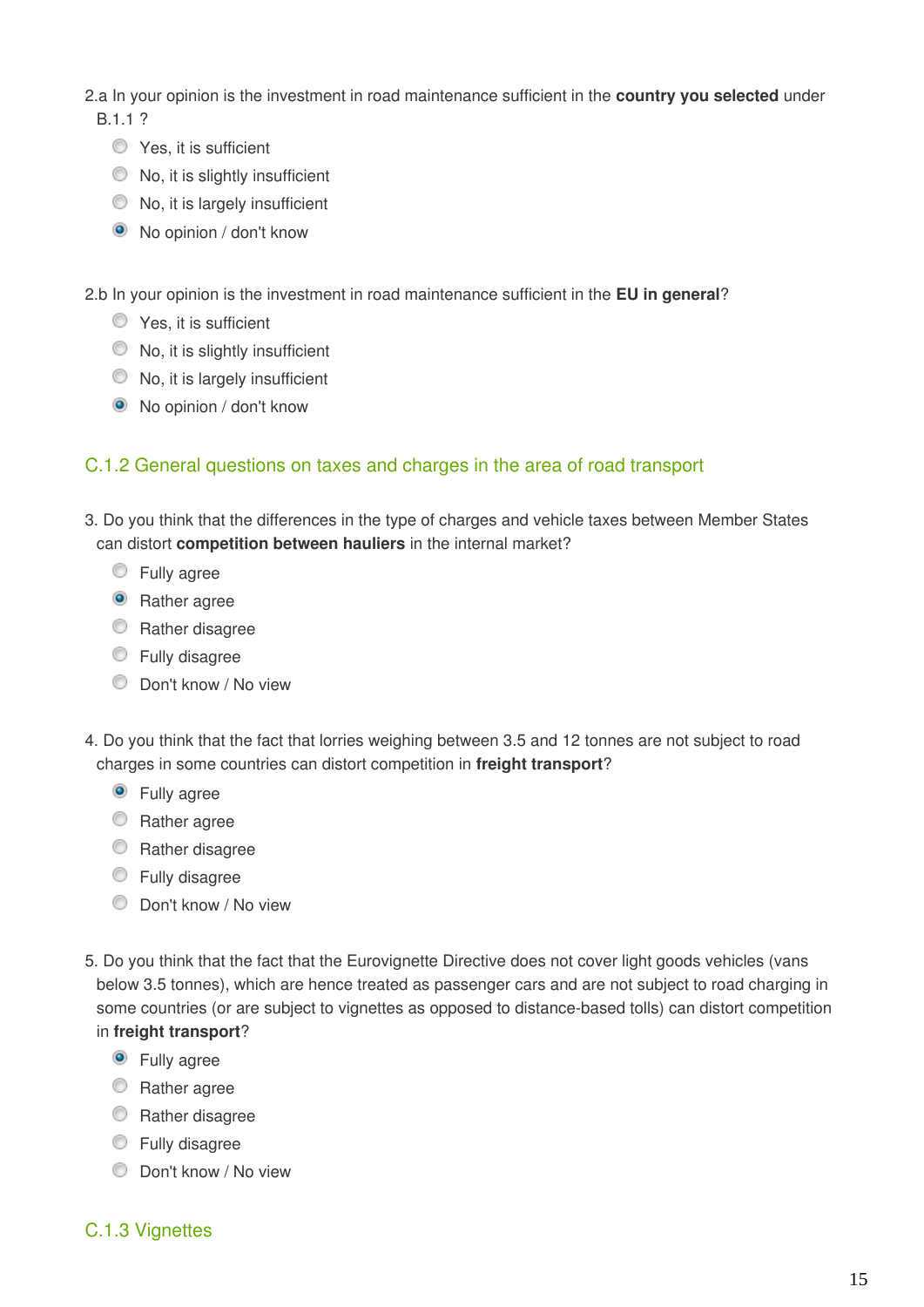- 6. Do you consider that the current rules on vignettes applied to lorries are appropriate?
	- Yes, they ensure a good reflection of the real costs (of road damage, air pollution, noise, congestion, accidents)
	- They ensure an acceptable reflection of the real costs and can only slightly distort competition between hauliers
	- No they result in an imperfect approximation of real costs and can significantly distort competition between hauliers
- 7. Do you think that fairness vis-à-vis non-resident road users of passenger cars could be ensured / improved through explicit rules?
	- $\circledcirc$  Not at all
	- $\circ$  To some extent
	- **Significantly**
	- **Very significantly**
	- **Don't know / No view**

# C.1.4 Fuel consumption/CO2-emission of heavy goods vehicles

With transport at large being responsible for 1/5 of greenhouse gas (GHG) and 23% of CO2 emissions in the EU, road transport accounts for 72% of these. GHG emissions from lorries have increased by about 20% between 1990 and 2013, and they are set to increase further.

While gradually tightened CO2-standards make sure that cars and vans become ever more efficient, CO2-emission from lorries and buses will only be monitored by the end of the present decade with mandatory limits being considered as a possible future measure. At the same time, although lorries and buses have become cleaner thanks to the regulation of harmful emissions (starting with Euro I in 1992 to VI from 2014), a lorry complying with the Euro VI standard may not have improved fuel consumption and CO2 emissions compared with a Euro I lorry (around 30 litres per 100km).

In case you have supporting or conflicting evidence, please submit it to the Commission (functional mailbox MOVE-D3-Eurovignette@ec.europa.eu)

Questions on whether the EU should take action to address the issue and if so how are asked in the following sections.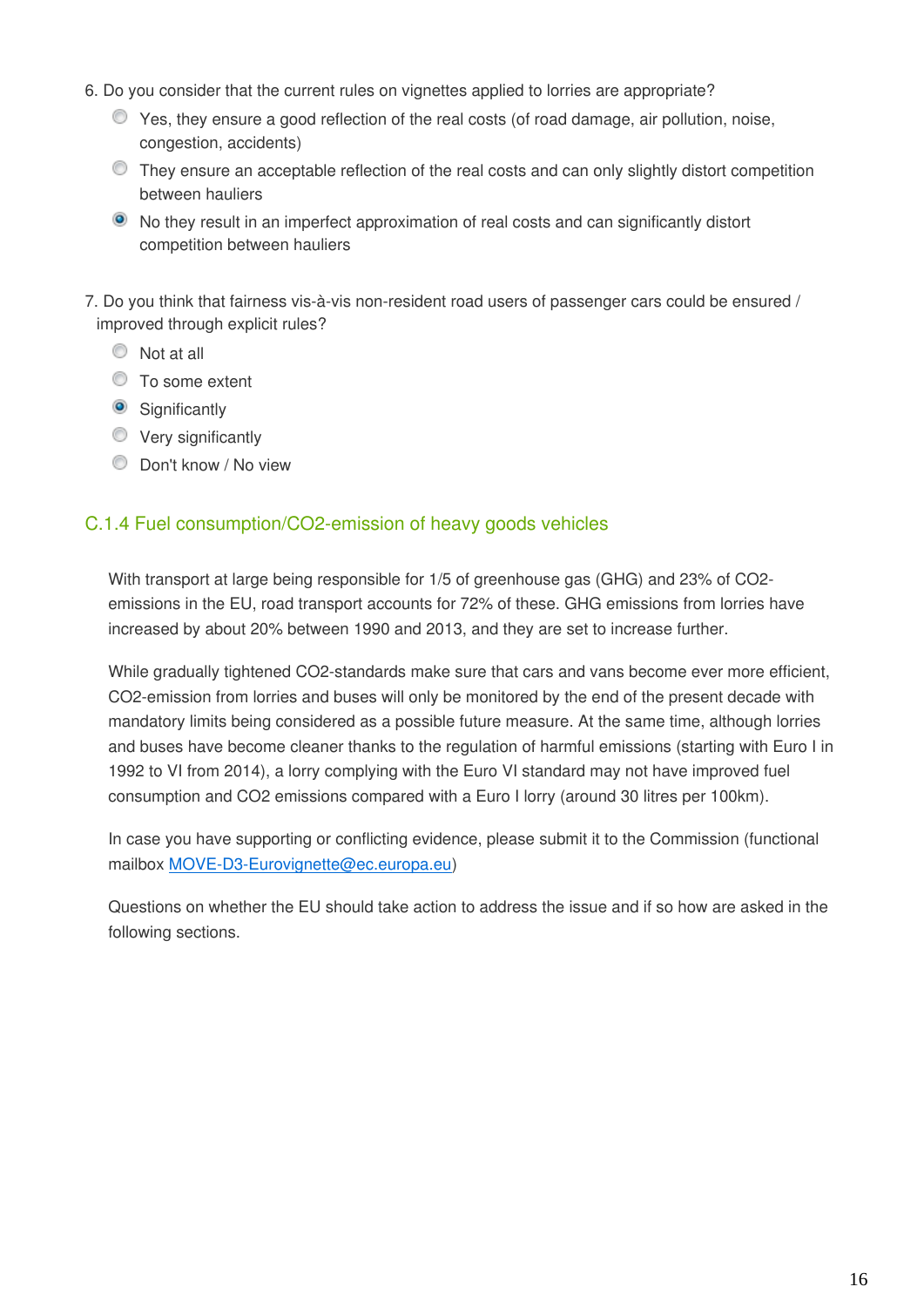#### 8. Would you like to make any comment on the issue?

*1000 character(s) maximum*

GHG emissions from road transport are a problem that need to be addressed by regulators both at an EU and national level. The EU should help MS to reduce GHG from their road transport sector by providing tools that encourage such reductions. Transport & Environment are campaigning for EU CO2 standards for HDVs similar to the type of standards that exist for LDVs today. Tolls could also be a very effective way of reducing GHG emissions from HDVs. Tolls can send price signals that motivate the purchasing of cleaner vehicles and cleaner vehicle technology. This can be seen if you look at the uptake of less polluting vehicles in countries who chose to differentiate their tolls based on the EURO class of trucks. This smart mechanism reduced the air pollution from road transport. The same should be promoted by the EU for GHG emissions and MS should be given the legal possibility of differentiating their tolls based on GHG emissions.

### C.1.5 Possible additional issues

### 9. Do you see other problems related to road infrastructure charging that may need to be addressed at EU level?

#### *1500 character(s) maximum*

The charging of HGVs starting from 3.5 tonnes motivates certain companies to use vans or 'LGVs' as a means to avoid having to pay any tolls (as well as to avoid other legislation that applies to trucks). This increases the congestion on tolled roads and undermine the purpose of the Eurovignette Directive. Van use is likely to increase in Europe as E-Commerce grows 12.5% annually with vans remaining the preferred means of delivery for such purchases. The inclusion of vans in the Eurovignette would be a step towards creating fair competition in the freight market. Furthermore, it would motivate the efficient use of vans when used for goods transport.

Also, AEA Ricardo's study for DG Move on Directive 1999/62/EC found that distance-based electronic tolls are the most effective method of tolling with regard to reducing externalities, encouraging more efficient use of vehicles, and securing revenue for national governments. The upcoming review of Directive 1999/62/EC should promote this charging method in Europe by phasing out time-based vignettes which have been shown to be far less effective.

### C.2 Subsidiarity, the role of the EU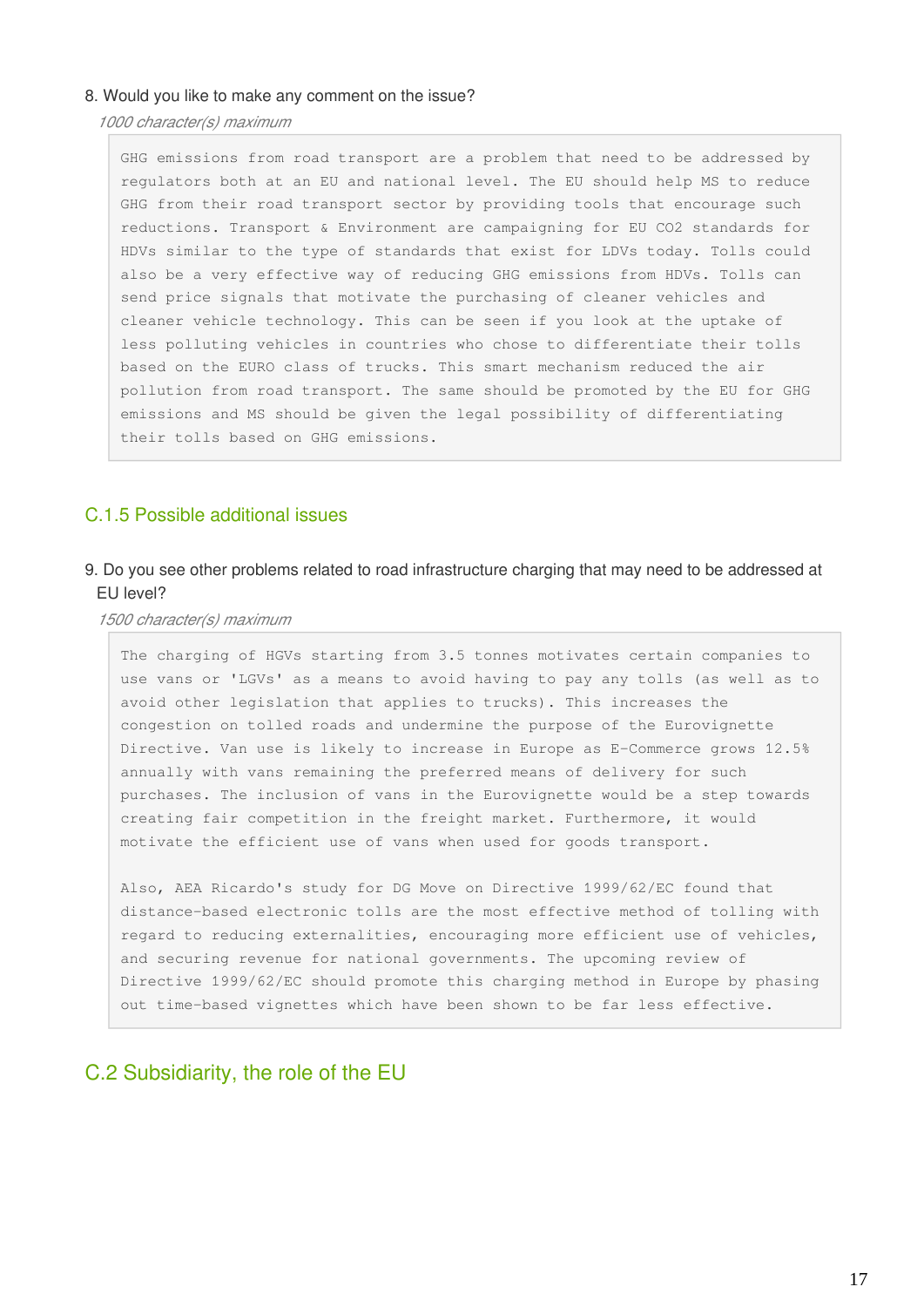- 10. In your opinion, at what level of governance should the issue of increasing **CO2-emissions** from lorries be dealt with?
	- Since it is a global problem, the EU should set the right incentives to curb emissions (either through pricing or regulation or a combination of both)
	- The EU should set the framework for Member States to act at national/local level
	- The issue should only be dealt with by Member States and/or local authorities
	- There is no need to deal with the issue / not a problem
	- $\bullet$  No opinion / I don't know

# C.3 Options to address the problems

In order to address the challenges identified above, the Commission is considering a number of possible approaches. At the same time, one may not attach the same level of importance to addressing the different issues.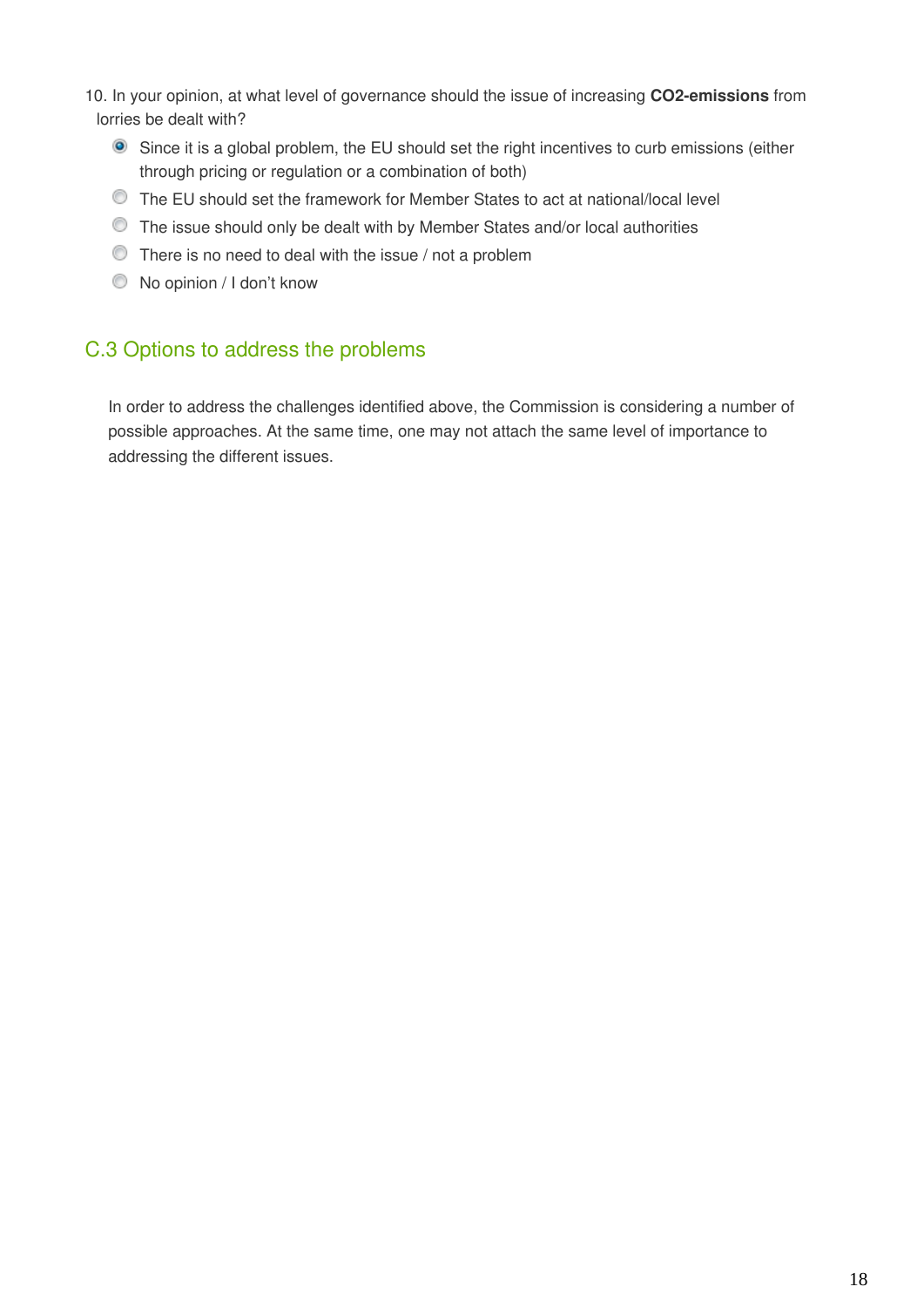11. How important it is, in your opinion, to address the identified issues through the revision of the Eurovignette Directive?

|                                                                  | <b>Not</b><br>important<br>at all | Of limited<br>importance | Rather<br>important | Very<br>important | No<br>opinion |
|------------------------------------------------------------------|-----------------------------------|--------------------------|---------------------|-------------------|---------------|
| The quality of road<br>infrastructure                            |                                   |                          | B                   |                   | $\bullet$     |
| The issue of road<br>pricing at large                            |                                   |                          | ⋒                   | $\bullet$         |               |
| Specific issues<br>related to vignette<br>systems                |                                   |                          |                     | $\bullet$         |               |
| The issue of<br>congestion                                       |                                   |                          | ۵                   |                   |               |
| Fuel consumption<br>/CO2-emissions of<br>heavy goods<br>vehicles |                                   | ∩                        | ⋒                   | $\bullet$         | C             |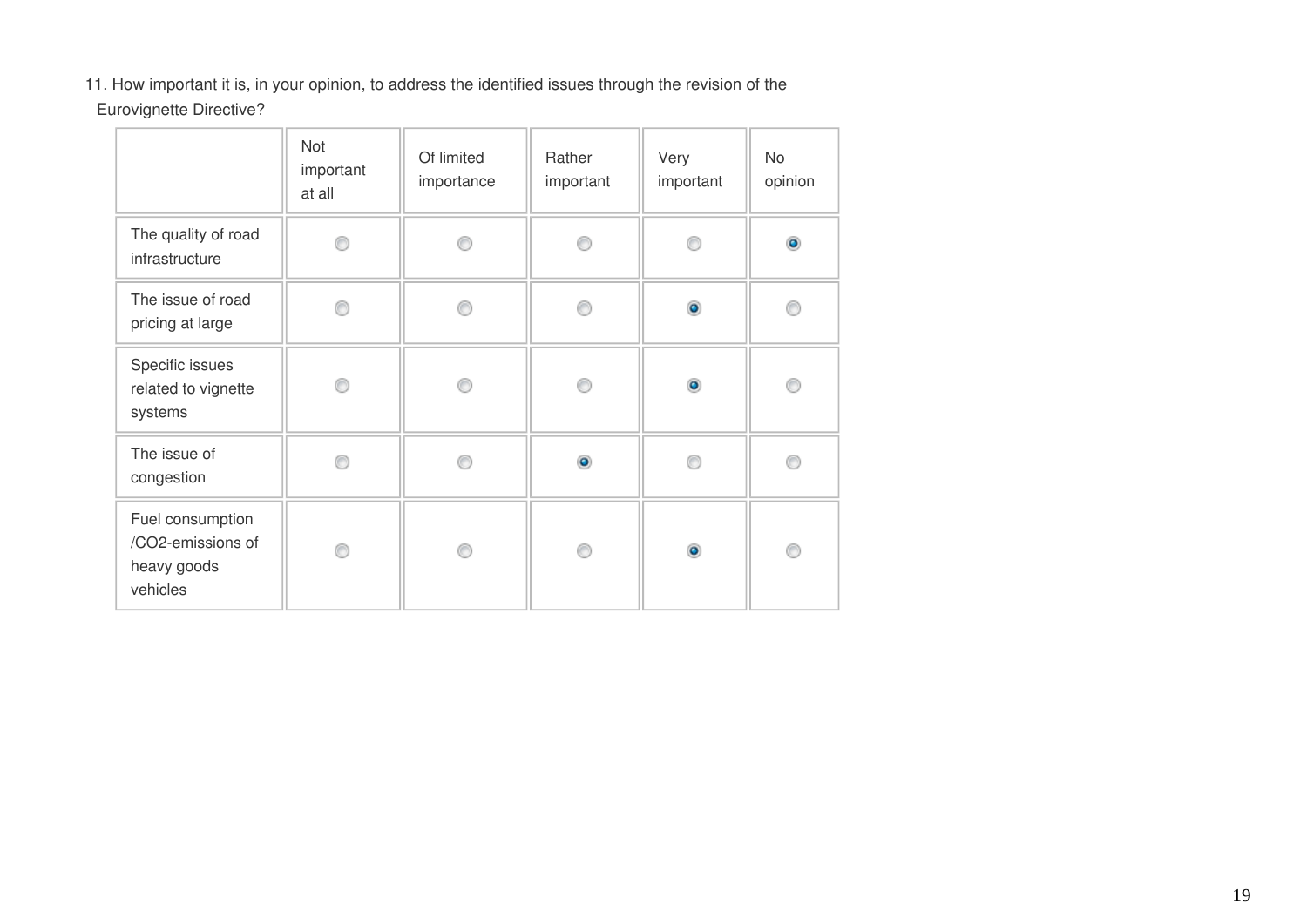# C.3.1 Infrastructure quality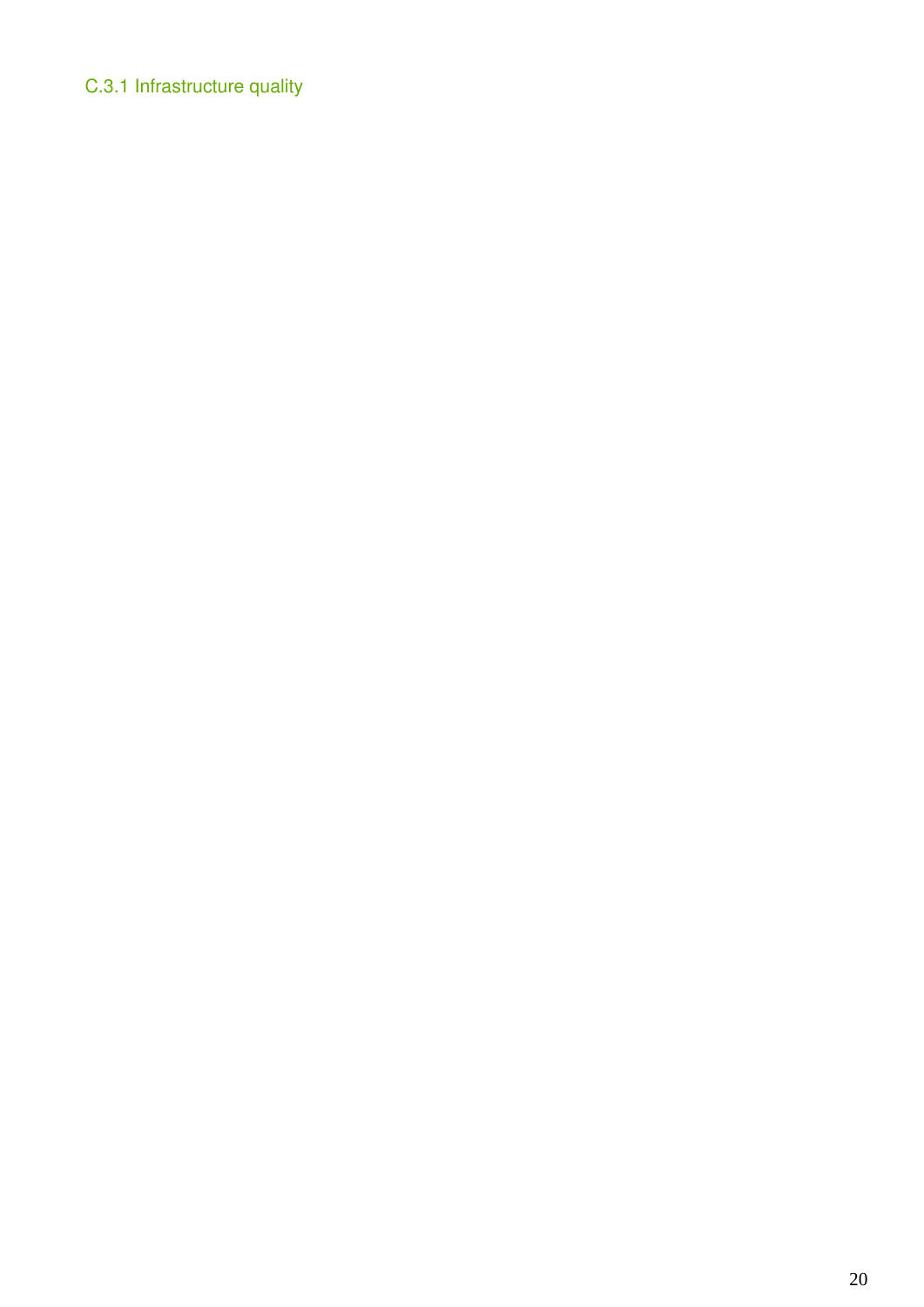12. As regards the **challenge of road maintenance**, how do you rate the following options? Note that rules on the levying of taxes and charges do not in themselves affect the way how revenues collected are used.

|                                                                                                                                                                                                                                                                                                                                                   | Completely<br>inadequate | Rather<br>inadequate | Rather<br>adequate | Completely<br>adequate | <b>No</b><br>opinion |
|---------------------------------------------------------------------------------------------------------------------------------------------------------------------------------------------------------------------------------------------------------------------------------------------------------------------------------------------------|--------------------------|----------------------|--------------------|------------------------|----------------------|
| Introduction of rules<br>on the liability of the<br>keeper of a toll road<br>(motorway or any<br>other part of road<br>infrastructure where a<br>toll or user charge is<br>collected) to maintain<br>the given road<br>section in sufficiently<br>good/safe condition in<br>order to avoid<br>accidents or material<br>damage due to its<br>state | ⊙                        |                      | ∩                  | C                      |                      |
|                                                                                                                                                                                                                                                                                                                                                   |                          |                      |                    |                        |                      |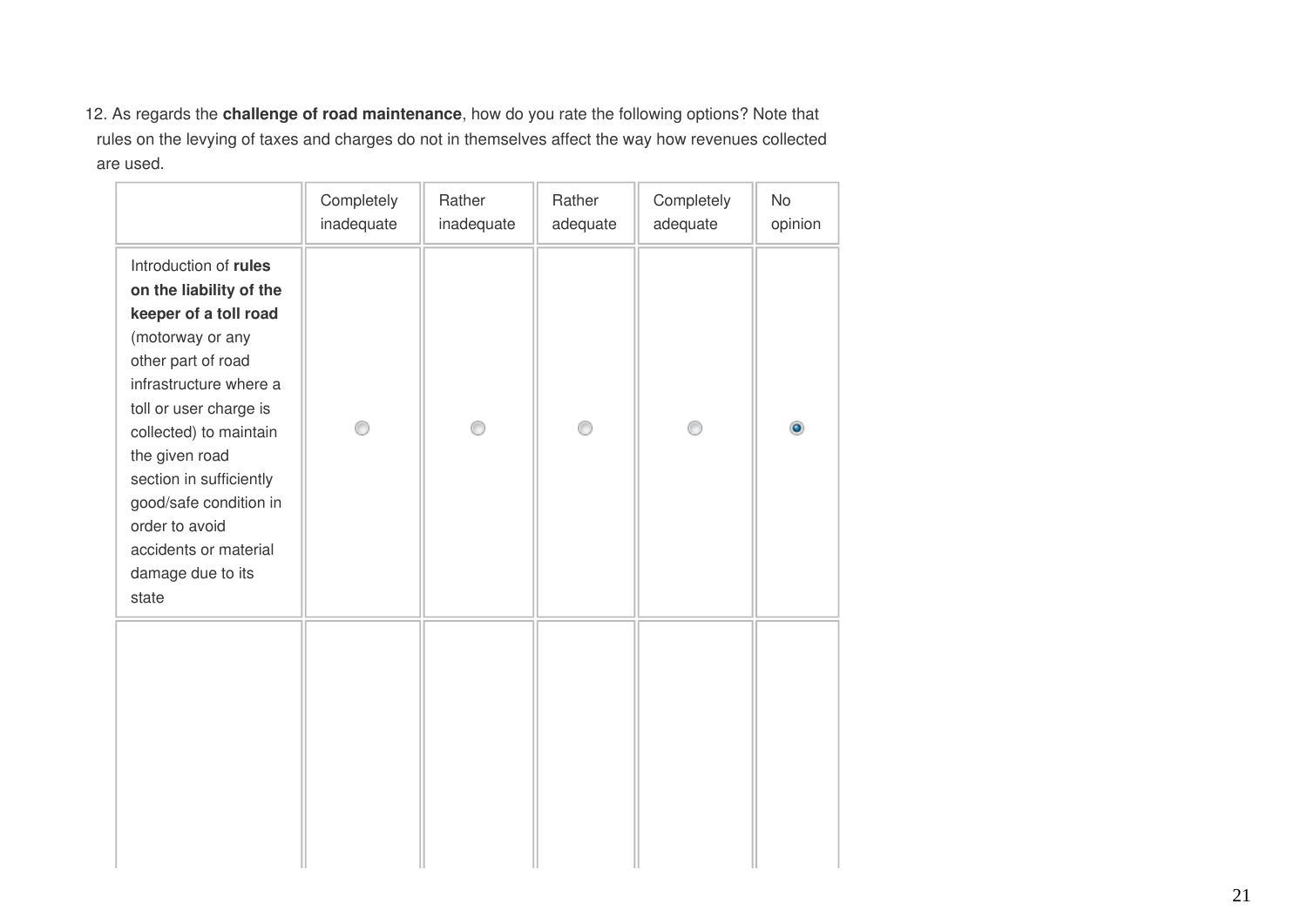| <b>Monitoring and</b>    |   |   |           |   |   |
|--------------------------|---|---|-----------|---|---|
| reporting of toll        |   |   |           |   |   |
| revenues as well as      |   |   |           |   |   |
| expenditures on          |   |   |           |   |   |
| maintenance              |   |   |           |   |   |
| /operation of toll       |   |   |           |   |   |
| roads with a view to     |   |   |           |   |   |
| raise the awareness      |   |   |           |   |   |
| of Member States         |   |   |           |   |   |
| about the difference     |   |   |           |   |   |
| between the two, i.e.    |   |   |           |   |   |
| either                   |   |   |           |   |   |
|                          |   |   |           |   |   |
| Costs are<br>higher than |   |   |           |   |   |
| revenues-                |   |   |           |   |   |
| indicating that          |   |   |           |   |   |
| charges could            |   |   |           |   |   |
| be increased             |   |   |           |   |   |
| for the purpose          |   |   |           |   |   |
| of fairness              | ⊙ | ⊙ | $\bullet$ | ⊙ | ∩ |
|                          |   |   |           |   |   |
|                          |   |   |           |   |   |
|                          |   |   |           |   |   |
|                          |   |   |           |   |   |
|                          |   |   |           |   |   |
|                          |   |   |           |   |   |
|                          |   |   |           |   |   |
|                          |   |   |           |   |   |
|                          |   |   |           |   |   |
|                          |   |   |           |   |   |
|                          |   |   |           |   |   |
|                          |   |   |           |   |   |
|                          |   |   |           |   |   |
|                          |   |   |           |   |   |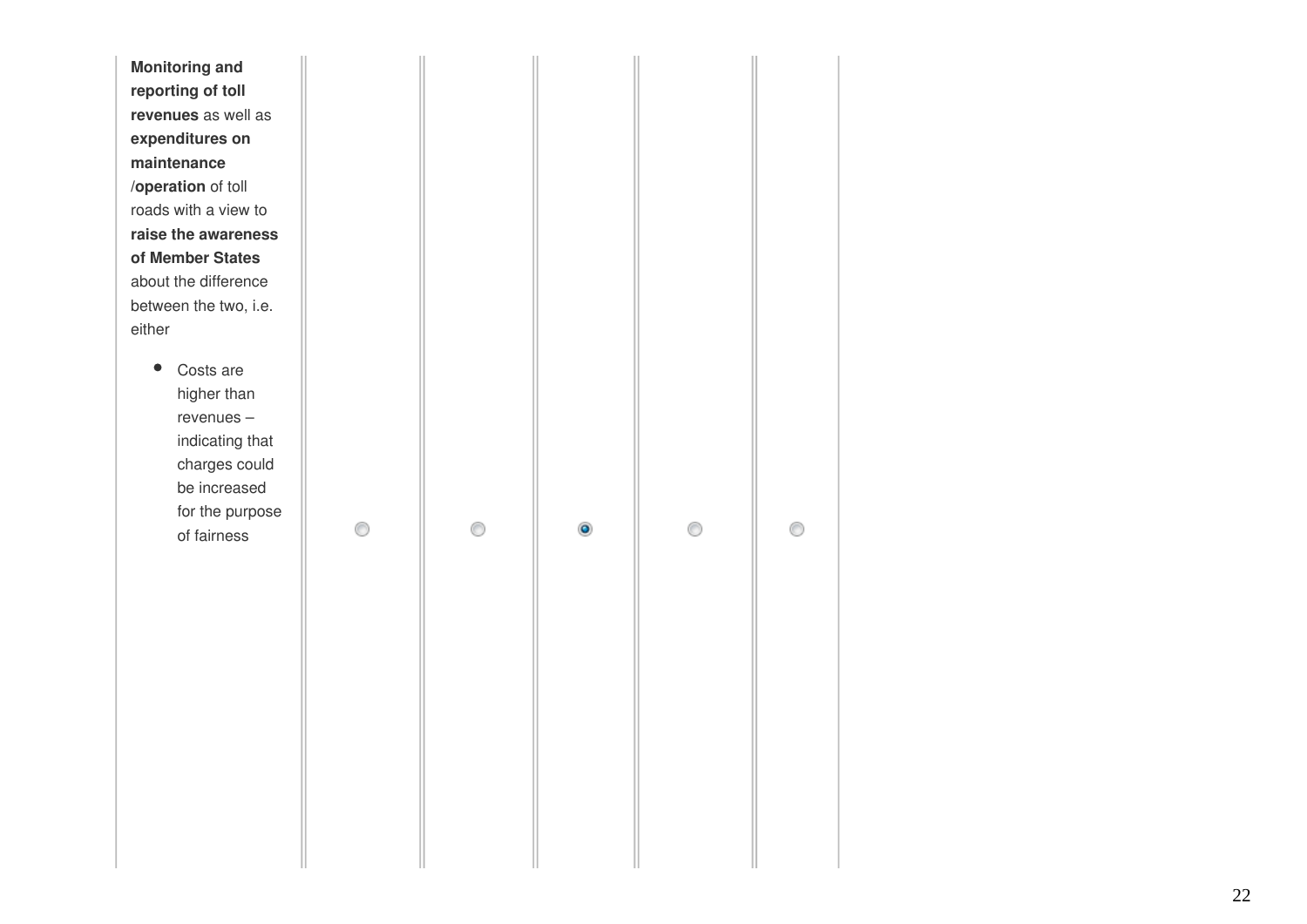| Toll revenues<br>exceed<br>maintenance<br>and external<br>$cost -$<br>revenues<br>should be<br>decreased or<br>reinvested in<br>the<br>infrastructure<br>in order to<br>avoid<br>overcharging                                                                                                                                                            |  |   |  |
|----------------------------------------------------------------------------------------------------------------------------------------------------------------------------------------------------------------------------------------------------------------------------------------------------------------------------------------------------------|--|---|--|
| <b>Requiring Member</b><br>States to prepare<br>national plans on<br>the maintenance<br>and upgrade of their<br>road networks (TEN-<br>T, motorways and<br>expressways, taking<br>into account relevant<br>provisions of<br>Regulation (EU) No<br>1315/2013 on Union<br>guidelines for the<br>development of the<br>trans-European<br>transport network) |  | ∩ |  |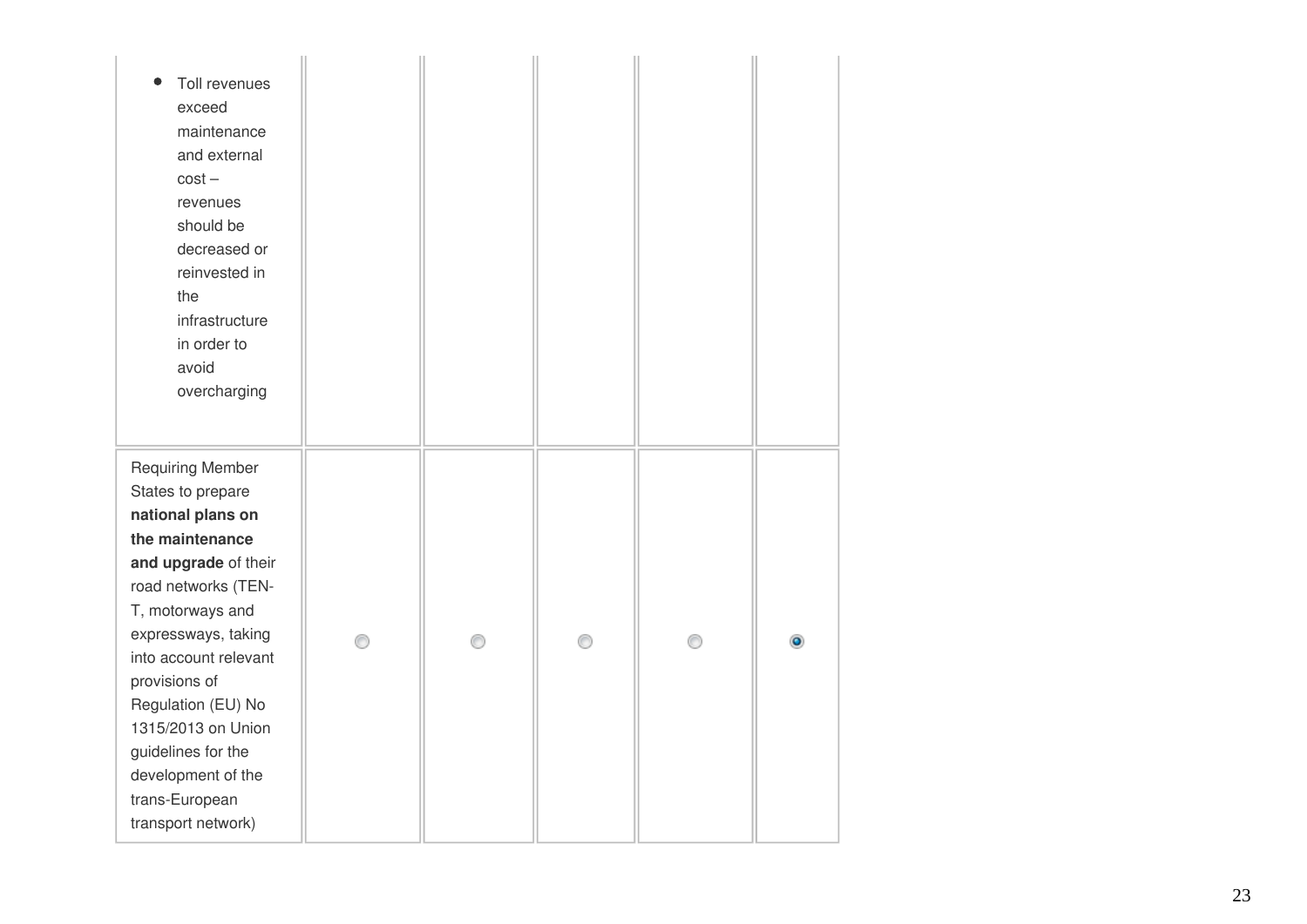### 13. In your opinion, what could be the impacts of the above measures on the quality of transport infrastructure? Would you like to suggest any other measure?

*1500 character(s) maximum*

The monitoring and reporting of toll revenues to assess whether the tolls are set at the appropriate level should be done in a transparent manner that considers the external costs of tolled vehicles - this could be reported to the EU.

# C.3.2 Charges linked to the use of roads (including vignettes)

### 14. As regards the issues with **road pricing**, how do you rate the following options for **Freight transport (heavy goods vehicles, HGVs)**

|                                                                                                             | Completely<br>inadequate | Rather<br>inadequate | Rather<br>adequate | Completely<br>adequate | No.<br>opinion |
|-------------------------------------------------------------------------------------------------------------|--------------------------|----------------------|--------------------|------------------------|----------------|
| Removing the<br>possibility of<br>exemptions for<br>HGVs lighter than<br>12 tonnes                          |                          | ⊙                    | ⊙                  | $\bullet$              | C              |
| Including lighter<br>lorries above 2.8<br>tonnes in the<br>scope of the<br>Eurovignette<br><b>Directive</b> |                          | ⋒                    | ⋒                  | $\bullet$              | o              |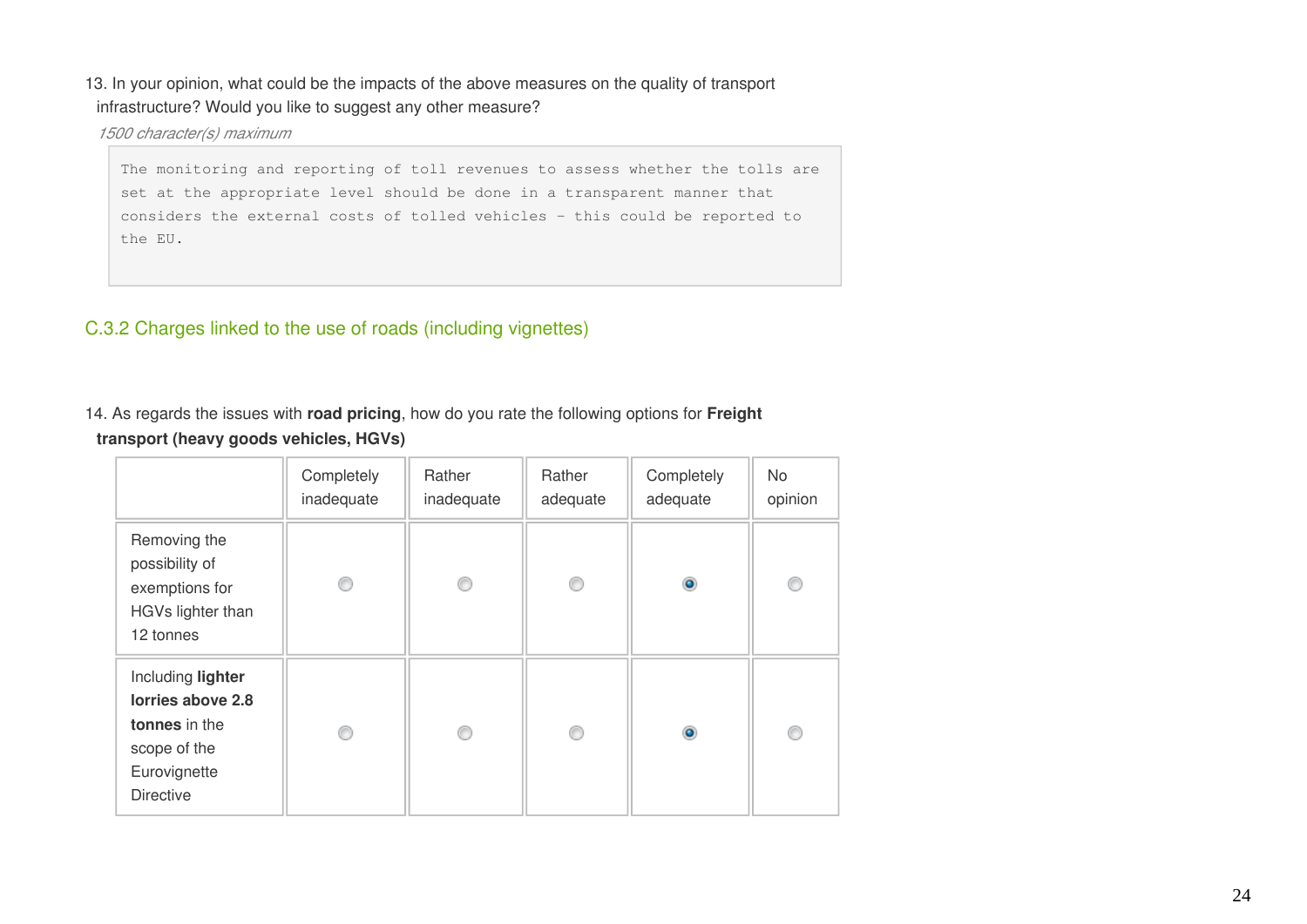| Including all light<br>goods vehicles in<br>the scope of the<br>Eurovignette<br><b>Directive</b>             | ⊙ | ∩ | $\bullet$ | ⋒ |
|--------------------------------------------------------------------------------------------------------------|---|---|-----------|---|
| Phasing out<br>vignettes for HGVs<br>(only distance-<br>based charging<br>would be allowed,<br>but optional) | ⊙ | ⊙ | $\bullet$ | 0 |
| Making distance-<br>based charging<br>mandatory for<br>HGVs on the TEN-<br>Τ                                 |   |   | $\bullet$ |   |
| Making distance-<br>based charging<br>mandatory for all<br>goods vehicles<br>on the TEN-T                    | ∩ | ∩ | $\bullet$ |   |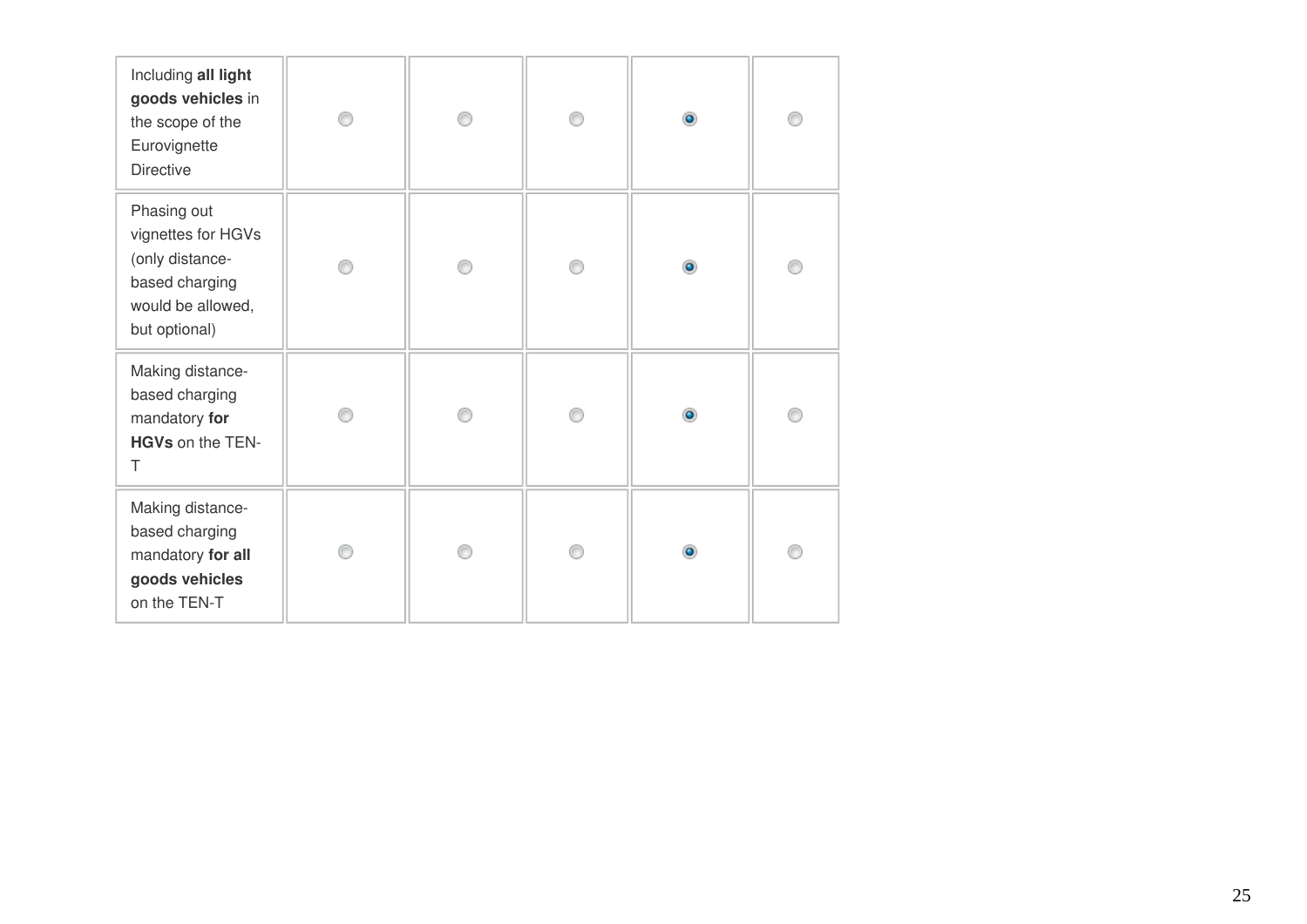| Replacing the<br>current<br>differentiation of<br>charges according<br>to EURO classes<br>by mandatory<br>external cost<br>charging for air<br>pollution and noise<br>(only possible in<br>the case of<br>distance-based<br>charging) | ∩ | ⊙ | $\bullet$ |           |  |
|---------------------------------------------------------------------------------------------------------------------------------------------------------------------------------------------------------------------------------------|---|---|-----------|-----------|--|
| Review of caps<br>(maxima set in<br>Annex IIIb of the<br>Directive) on<br>external cost<br>charging                                                                                                                                   |   |   |           | $\bullet$ |  |
| Inclusion of the<br>external accident<br>costs not already<br>covered by<br>insurance<br>schemes into road<br>charges/tolls (only<br>possible in the<br>case of distance-<br>based charging)                                          |   |   |           | ۰         |  |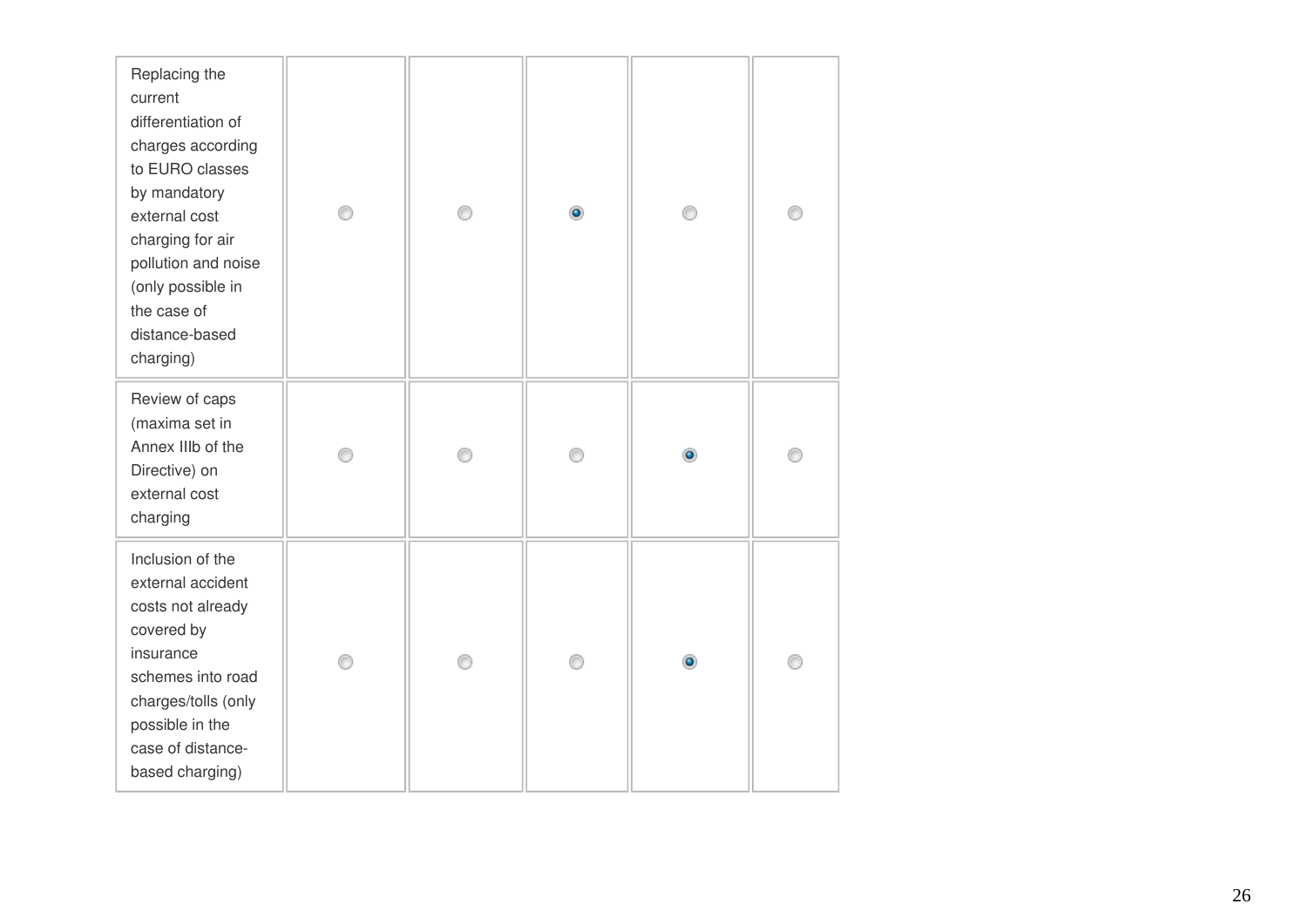# 15. As regards the issues with **road pricing**, how do you rate the following options for **Passenger transport (and light goods vehicles)**

|                                                                                                                                                                                                                                                                                                | Completely<br>inadequate | Rather<br>inadequate | Rather<br>adequate | Completely<br>adequate | No<br>opinion |
|------------------------------------------------------------------------------------------------------------------------------------------------------------------------------------------------------------------------------------------------------------------------------------------------|--------------------------|----------------------|--------------------|------------------------|---------------|
| Introducing rules<br>concerning<br>vignette systems<br>for passenger<br>cars, light duty<br>vehicles (vans)<br>and buses: Setting<br>a maximum ratio<br>between the<br>"average daily<br>price" of short-term<br>(weekly) vignettes<br>and long-term<br>(yearly) vignettes                     |                          | €                    | ۰                  |                        |               |
| Introducing rules<br>concerning<br>vignette systems<br>for passenger<br>cars, light duty<br>vehicles (vans)<br>and buses: Setting<br>a maximum ratio<br>also in respect of<br>daily vignettes<br>(similarly to what<br>the Eurovignette<br>Directive provides<br>for in respect of<br>lorries) |                          | ⋒                    | $\bullet$          |                        | C             |
| Including other<br>vehicles in the<br>scope of Chapter<br>III of the Directive<br>(i.e. also covering<br>distance-based<br>tolls, external cost<br>charging, revenue<br>neutrality): Buses<br>should be covered<br>since they cause<br>similar damage to<br>the infrastructure<br>as lorries   |                          |                      | $\bullet$          |                        |               |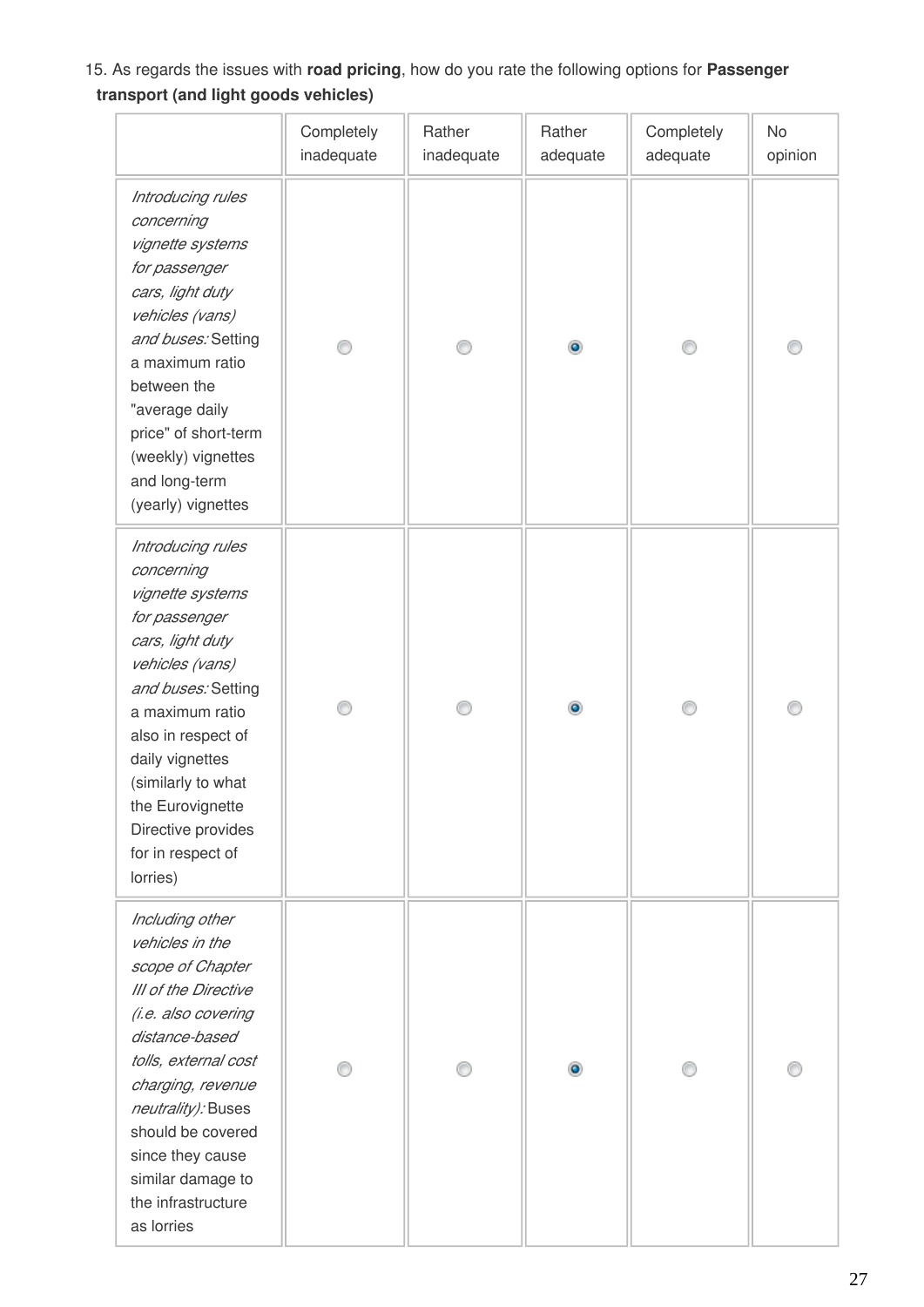*Including vehicles scope of Chapter III* of the *(i.e. also covering distance-based tolls, ext charging, revenue neutralit* goods v should b to allow competi freight tr *Including vehicles scope of Chapter III* of the *(i.e. also covering distance-based tolls, ex charging neutralit* vehicles cars, sh covered fair cont infrastru external all road in some cars pay more tha for the u same ro they are required other roa lorries a Phasing

vignette  $/\nu$ ans ar (only dis based c would be but optio

| ng other<br>s in the<br>of Chapter<br>e Directive<br>o covering<br>e-based<br>ternal cost<br>g, revenue<br>ty): Light<br>ehicles<br>be included<br>fair<br>ition in road<br>ransport                                                                                                                                                                       | ∩ | ⊙ | ⊙ | $\bullet$ | ⊙ |
|------------------------------------------------------------------------------------------------------------------------------------------------------------------------------------------------------------------------------------------------------------------------------------------------------------------------------------------------------------|---|---|---|-----------|---|
| ng other<br>s in the<br>of Chapter<br>e Directive<br>o covering<br>e-based<br>ternal cost<br>g, revenue<br><i>ty):</i> All<br>s, including<br>ould be<br>I to allow a<br>tribution to<br><b>ucture</b> and<br>l costs by<br>users (Nb.<br>cases<br>y relatively<br>an lorries<br>use of the<br>ad, while<br>e not<br>to pay on<br>ads where<br>ure tolled) | ⊙ | ⊙ | ⊙ | $\bullet$ | ⊙ |
| ) out<br>s for cars<br>nd buses<br>stance-<br>harging<br>e allowed,<br>onal)                                                                                                                                                                                                                                                                               |   | ⊙ |   | $\bullet$ |   |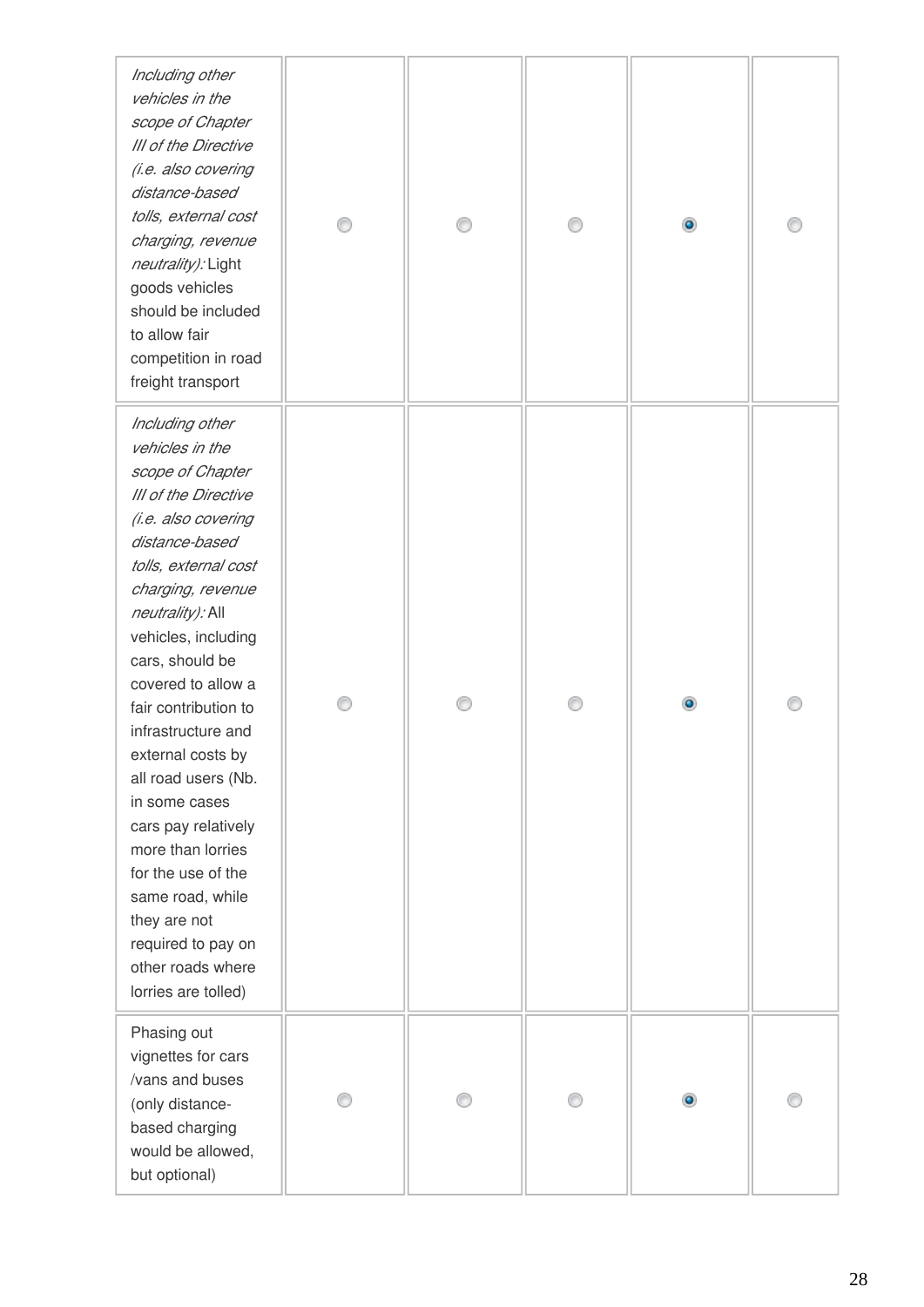### 16. In your opinion, what could be the **impacts** (economic, environmental, social, distributional etc.) of the above measures related to freight and passenger transport? Would you like to suggest any other measure?

*2000 character(s) maximum*

Expanding the scope of the Eurovignette Directive to include vans is necessary if we are to appropriately use tolls to reduce the external costs of road transport. Vignettes should be phased out as they have been proven to be less effective than distance-based systems for reducing the external costs of road transport, improving logistical efficiency, and securing sufficient revenues from tolls.

Coaches need to be included in tolling systems. Coaches are set to further increase on roads since the market is growing exponentially since liberalisation. The inclusion of coaches in tolls could ensure the uptake of EURO VI coaches and cleaner vehicle technologies.

The removal of differentiation based on EURO class is not needed as countries can currently both differentiate and charge additionally based on Air Pollution - these are two tools that can both be effective means to reduce emissions.

- 17. The current Eurovignette Directive allows the application of **mark-ups** in mountainous regions on roads suffering from acute congestion or the use of which leads to significant environmental damage, provided that revenues are invested in priority projects on the same corridor, contributing directly to the alleviation of the problem (a mark-up of up to 15-25% can be applied depending on whether the project is cross-border or not). This possibility has been used for the financing of the Brenner Base Tunnel between Austria and Italy. Do you think this provision is useful? Should it be maintained, extended or abolished?
	- The provision should be maintained as it can enable financing similar projects in mountainous areas
	- The provision should be extended to other roads with acute congestion or significant environmental damage caused by their traffic (i.e. without the limitation to mountainous areas). The revenues would still have to be invested in priority projects on the same corridor
	- The provision should be extended to other roads with acute congestion or significant environmental damage caused by their traffic, and the use of revenues should be made more flexible (i.e. either invested in priority projects of the same corridor or used to compensate for the higher costs linked to the use of an alternative (existing) infrastructure on the same corridor)
	- The provision can be removed as it is not necessary anymore and complicates pricing
	- $\bullet$  No opinion/ Do not know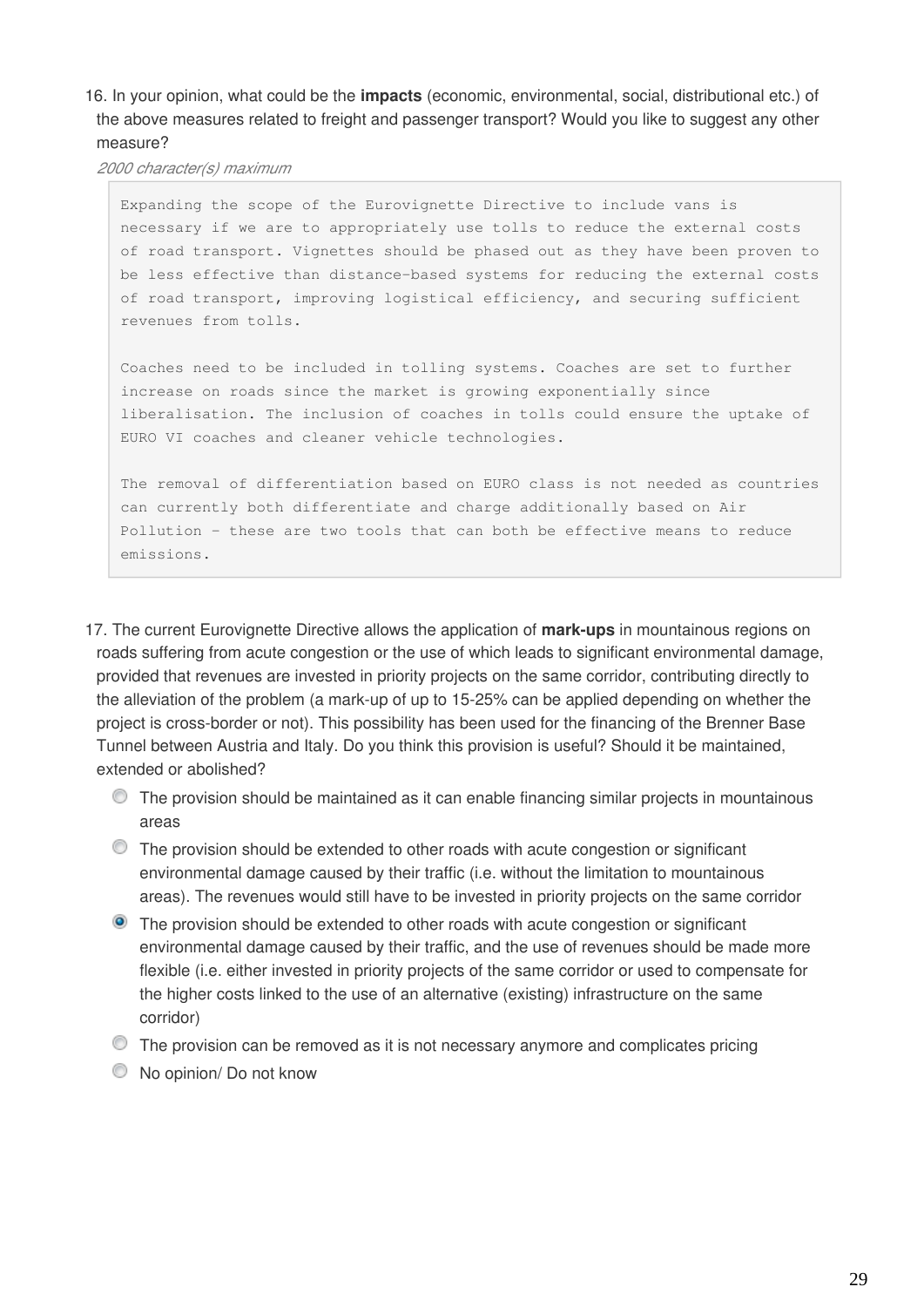# 18. How would you assess the impact of such measures? Would you like to make any other suggestions regarding mark-ups?

*1500 character(s) maximum*

Member States should be given more liberty to choose where mark-ups can be applied within their country.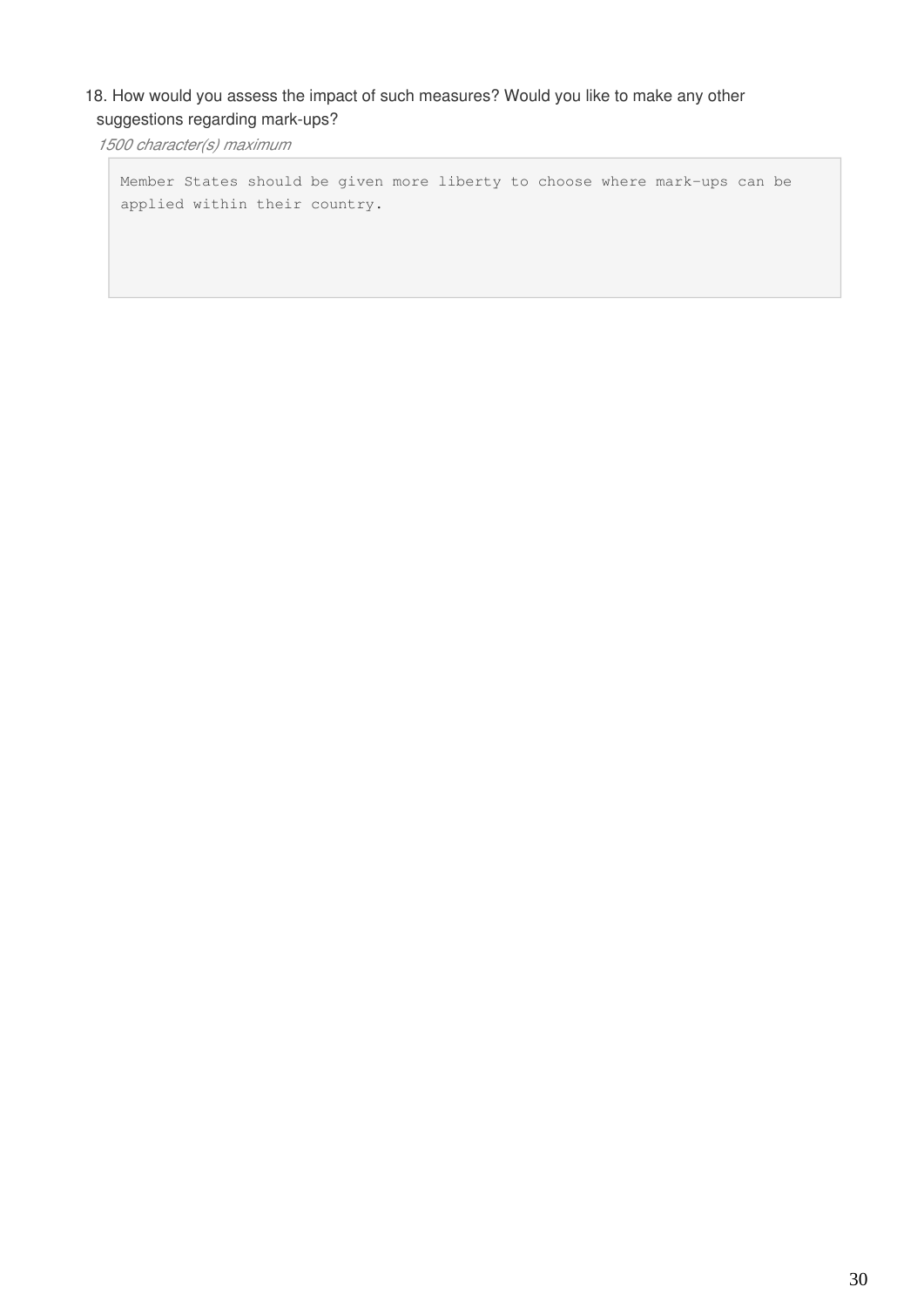### 19. How do you rate the following options of addressing the congestion challenge?

In order to attenuate the problem of road congestion, the Eurovignette Directive allows the differentiation of charges for lorries according to time of day/week/year. This, however, is only permitted as long as additional revenues from higher charges in peak hours are compensated by lower ones applied outside peaks (revenue neutrality requirement). While a few Member States have applied differentiated charges on specific road sections successfully for cars, the possibility offered by the Directive regarding lorries has not been attractive enough for most.

|                                                                                                                                                                                             | Completely<br>inadequate | Rather<br>inadequate | Rather<br>adequate | Completely<br>adequate | No<br>opinion |
|---------------------------------------------------------------------------------------------------------------------------------------------------------------------------------------------|--------------------------|----------------------|--------------------|------------------------|---------------|
| Making it possible<br>to apply genuine<br>congestion<br>charging (i.e. on<br>top of infrastructure<br>charges) on<br>congested parts of<br>the network in<br>peak hours for<br><b>HGVs</b>  |                          | O                    | ۱                  |                        |               |
| Making it possible<br>to apply genuine<br>congestion<br>charging (i.e. on<br>top of infrastructure<br>charges) on<br>congested parts of<br>the network in<br>peak hours for all<br>vehicles |                          |                      |                    |                        |               |
| Extending the<br>possibility to apply<br>mark-ups to roads<br>with acute<br>congestion or<br>significant<br>environmental<br>damage caused by<br>their traffic beyond<br>mountainous areas  |                          |                      |                    |                        |               |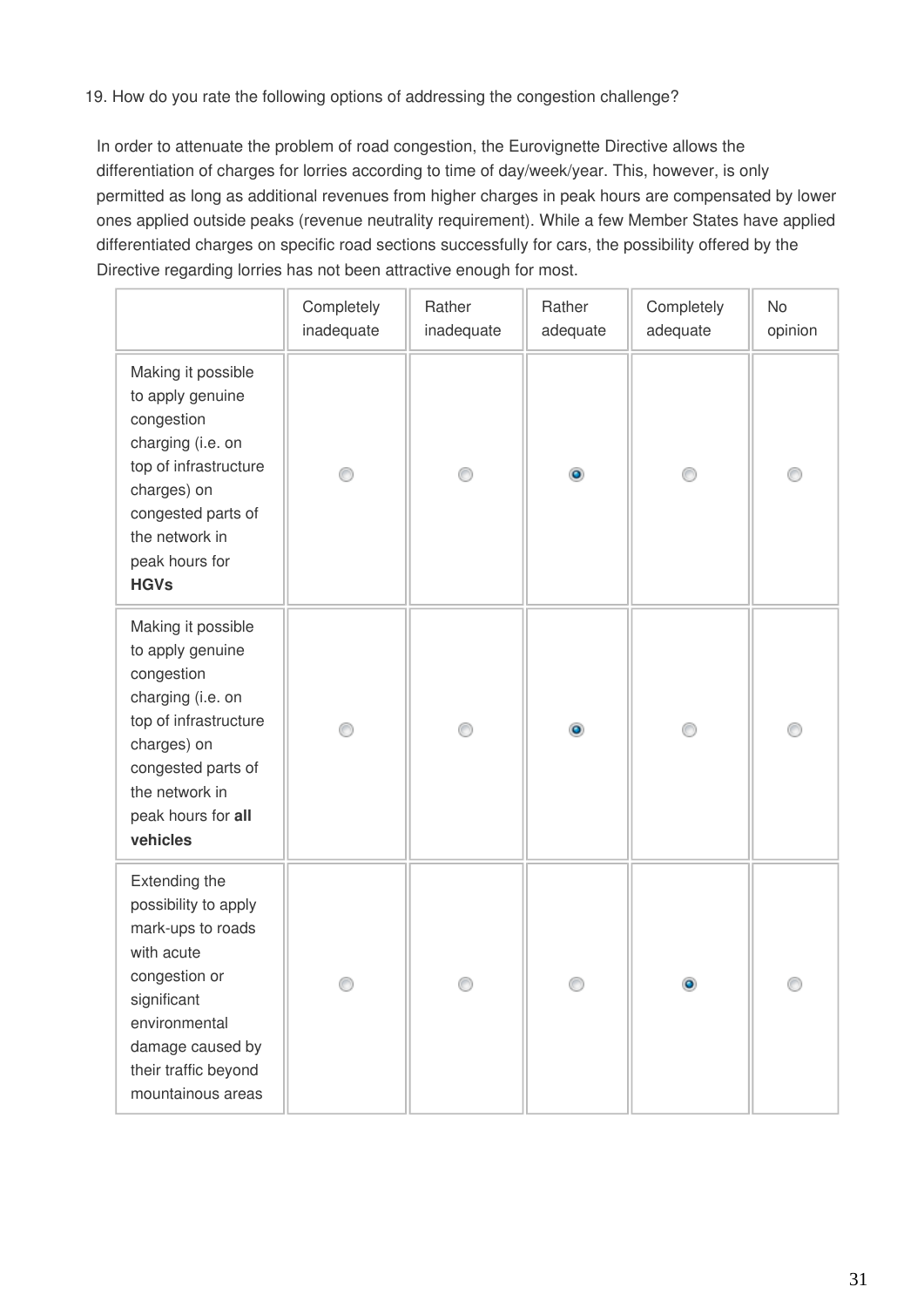### 20. How would you assess the impact of such measures? Would you like to make any other suggestions?

*1500 character(s) maximum*

# C.3.3 Fuel consumption/CO2-emissions of heavy goods vehicles

21. How do you rate the following measures in addressing CO2-emissions of heavy goods vehicles (over 3.5t)?

|                                                                                                                                                                                                                                                                             | Completely<br>inadequate | Rather<br>inadequate | Rather<br>adequate | Completely<br>adequate | <b>No</b><br>opinion |
|-----------------------------------------------------------------------------------------------------------------------------------------------------------------------------------------------------------------------------------------------------------------------------|--------------------------|----------------------|--------------------|------------------------|----------------------|
| Phasing out and<br>replacing the<br>current<br>differentiation of<br>charges according<br>to EURO classes<br>by differentiation of<br>infrastructure<br>charges according<br>to CO2 emissions<br>of vehicles (as<br>soon as<br>comparable<br>measuring<br>becomes possible) |                          |                      | $\bullet$          |                        |                      |
| Promotion of<br>vehicles running<br>on low carbon<br>fuels through<br>reduced road<br>charges                                                                                                                                                                               |                          |                      |                    |                        | C                    |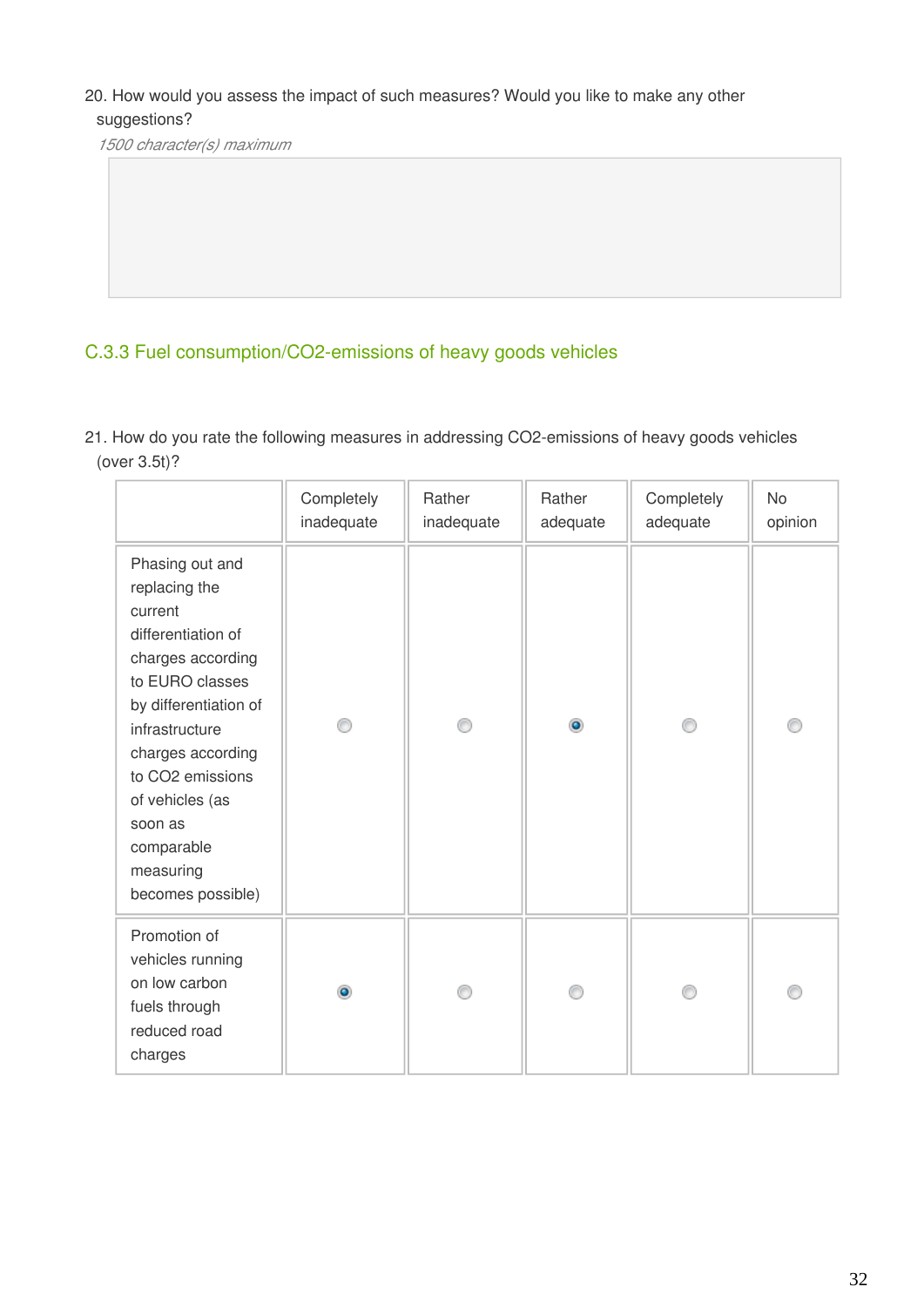| Promotion of the<br>use of equipment<br>helping to reduce<br>fuel consumption<br>(e.g. aerodynamic<br>devices, low rolling-<br>resistance tyres<br>etc.) through<br>reduced road<br>charges                                                                     | ∩ | ∩ | ⊙ | ۰         |   |
|-----------------------------------------------------------------------------------------------------------------------------------------------------------------------------------------------------------------------------------------------------------------|---|---|---|-----------|---|
| Differentiate<br>vehicle taxes<br>according to CO2<br>emissions of<br>vehicles (as soon<br>as comparable<br>measuring<br>becomes possible)                                                                                                                      | ⊙ | ⊙ | ⊙ | ۰         | O |
| Adjust fuel taxation<br>according to CO2-<br>content of fuels<br>(outside of the<br>scope of the<br>Eurovignette<br>Directive, but in<br>the scope of<br>Directive 2003/96<br>/EC on energy<br>taxation and thus<br>subject to<br>unanimity vote in<br>Council) | ∩ | ⊙ | ⊙ | $\bullet$ |   |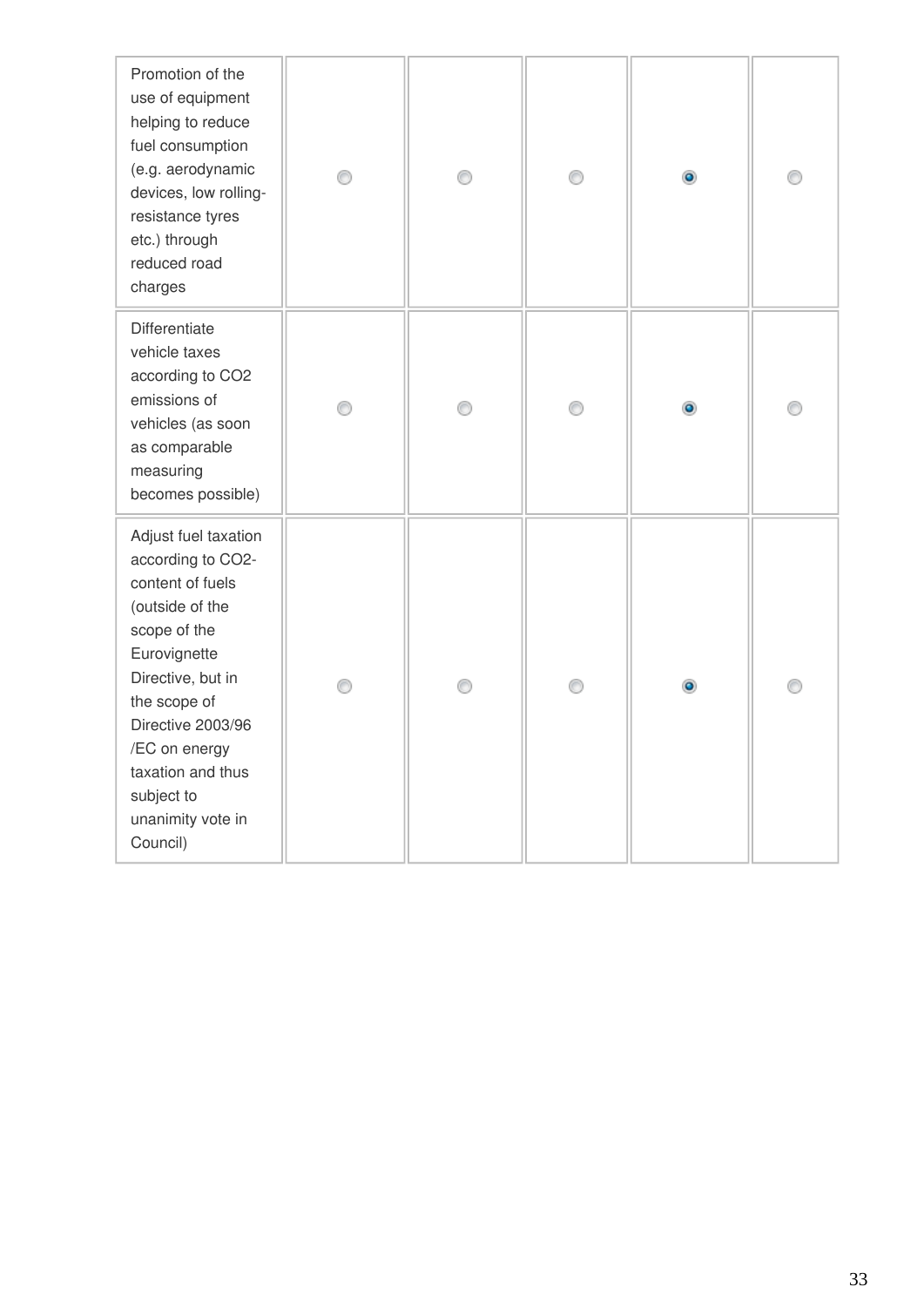### 22. How would you assess the impact of such measures? Would you like to make any other suggestions?

*1500 character(s) maximum*

The inclusion of CO2 differentiation does not require the removal of EURO class differentiation as both have their place in reducing different externalities from transport. All GHG emissions should be considered by the Commission so that a decarbonisation does not lead to an increase in methane emissions, which also contribute to climate change. If "low carbon" fuels are to be promoted through tolls then proper attention must be paid to the upstream emissions from extraction and transportation of such fuels. For example, a recent study performed by AEA Ricardo for T&E showed how LNG use in trucks bring no GHG or Air Pollution benefits if you consider the entire Well-to-Wheel performance.

The promotion of proven CO2-reducing technologies through tolls (e.g. aerodynamic devices, low rolling-resistance tyres etc) would have the most significant impact on CO2 emissions with tolling eventually based on VECTO results and/or CO2 standard trucks in the future.

# Section D: Attachments

1. Please provide references to studies or documents that you think are relevant for this consultation. Please provide links for online download where possible.

*1500 character(s) maximum*

```
https://www.transportenvironment.org/publications/are-trucks-taking-their-
toll-ii 
https://www.transportenvironment.org/publications/co2-differentiated-truck-
tolls-%E2%80%93-what-eu-should-do
https://www.transportenvironment.org/publications/natural-gas-vehicles-%E2%80%
93-road-nowhere
```
2. Please provide information on any successful initiatives at regional, national or international level related to road charging that could support the Commission in the impact assessment.

*1500 character(s) maximum*

3. Please upload any documents (supporting documents, positions papers) which you would like to attach to your reply.